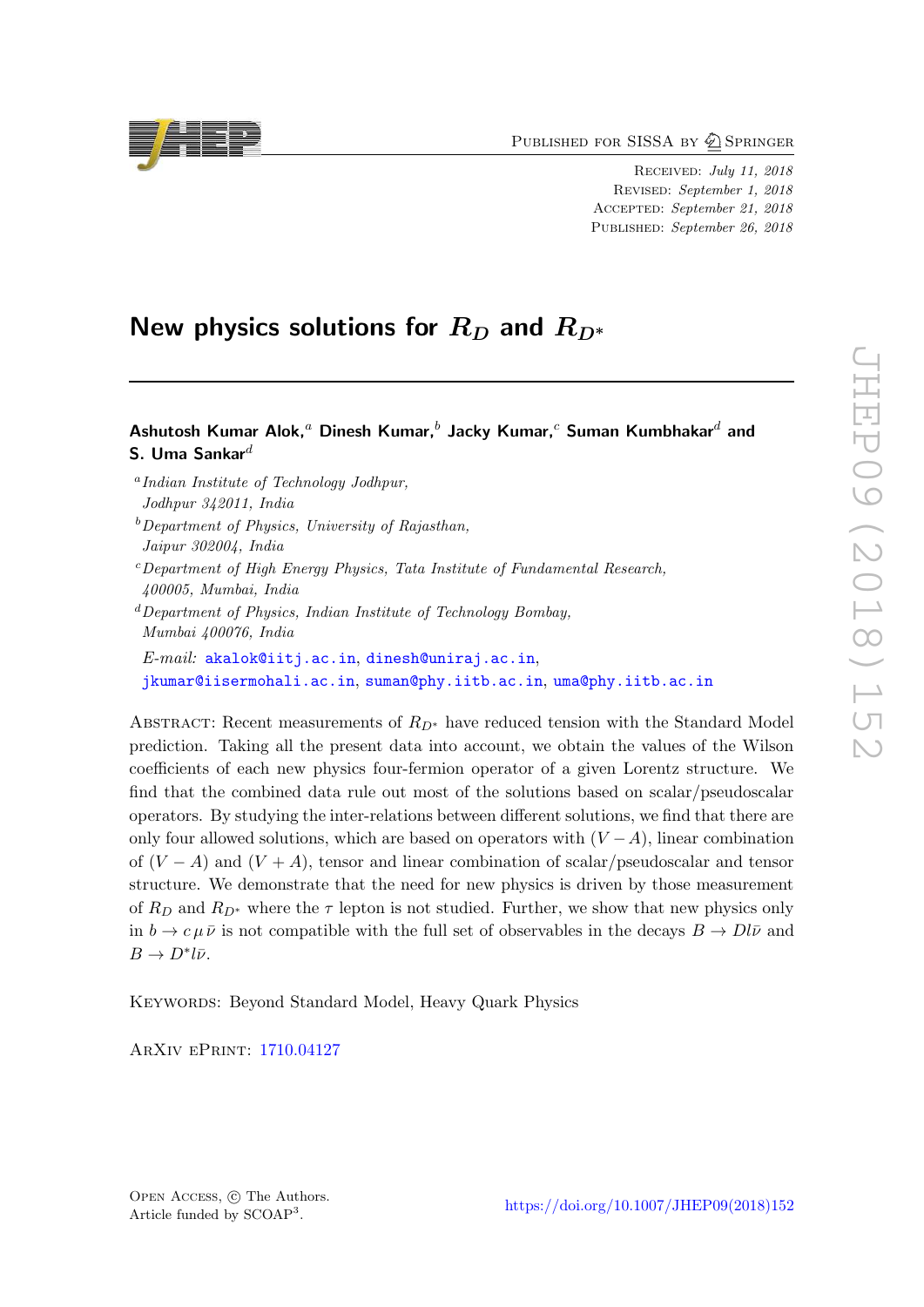#### Contents

| 1 Introduction                                                 |             |
|----------------------------------------------------------------|-------------|
| 2 Calculation and results                                      | $\mathbf 2$ |
| 3 Impact of individual measurements from BaBar, Belle and LHCb | 10          |
| 4 New physics in only $b \to c \mu \bar{\nu}$                  | 10          |
| 5 Conclusions                                                  |             |

## <span id="page-1-0"></span>1 Introduction

Over the last few years, there have been measurements of several observables in the B meson sector which exhibit deviations from their standard model (SM) predictions. These tensions with the SM are at the level of 2-4  $\sigma$  and can be considered as signatures of possible physics beyond the SM. Two such observables are

$$
R_D = \frac{\Gamma(B \to D \tau \bar{\nu})}{\Gamma(B \to D e / \mu \bar{\nu})}, \quad R_{D^*} = \frac{\Gamma(B \to D^* \tau \bar{\nu})}{\Gamma(B \to D^* e / \mu \bar{\nu})}.
$$
(1.1)

The decays  $B \to D/D^* l \bar{\nu}$  are induced by the quark level transition  $b \to c l \bar{\nu}$  which occurs at the tree level within the SM. The evidence for an excess in  $R_D/R_{D^*}$  is provided by a series of measurements by BaBar [[1](#page-12-0), [2\]](#page-12-1), Belle [[3](#page-12-2)–[5\]](#page-13-0) and LHCb [[6](#page-13-1)–[8\]](#page-13-2) collaborations. The SM prediction for  $R_D$  is  $0.300 \pm 0.008$  [[9\]](#page-13-3) whereas the world average of its measured values is  $0.407 \pm 0.039 \pm 0.024$ . For  $R_{D^*}$  the corresponding numbers are  $0.252 \pm 0.003$  [\[10\]](#page-13-4) and  $0.304 \pm 0.013 \pm 0.007$  respectively. In the world average values, taken from [\[11\]](#page-13-5), the first error is statistical and the second error is systematic. Theoretical predictions of  $R_D/R_{D*}$ have been updated recently, using different approaches, see for e.g., refs. [\[12](#page-13-6)[–16\]](#page-13-7).

The present average values of  $R_D$  and  $R_{D^*}$  exceed the SM predictions by  $2.3\sigma$  and  $3.4\sigma$ respectively. Including the  $R_D/R_{D^*}$  correlations, the tension is at the level of 4.1 $\sigma$  [\[11\]](#page-13-5). This discrepancy is an indication that the lepton flavor universality (LFU), predicted by the SM, is violated. Using the full data sample of  $772 \times 10^6$  BB pairs, the Belle collaboration has recently reported their measurement of  $\tau$  polarization in the  $B \to D^* \tau \bar{\nu}$  decay [[5\]](#page-13-0). The measured value,  $P_\tau(D^*) = -0.38 \pm 0.51_{-0.16}^{+0.21}$ , is consistent with its SM prediction of  $-0.497 \pm 0.013$  [\[17\]](#page-13-8).

Very recently the LHCb collaboration has measured a new ratio related to the quark level transition  $b \to c l \bar{\nu}$  [\[18](#page-13-9)]

$$
R_{J/\psi} = \frac{\Gamma(B_c \to J/\psi \,\tau \,\bar{\nu})}{\Gamma(B_c \to J/\psi \,\mu \,\bar{\nu})} = 0.71 \pm 0.17 \text{(stat.)} \pm 0.18 \text{(syst.),} \tag{1.2}
$$

which is  $1.7\sigma$  higher than its SM prediction  $0.289 \pm 0.010$  [\[19\]](#page-13-10). Thus this measurement reinforces the idea of LFU violation in the  $b \to c l \bar{\nu}$  sector.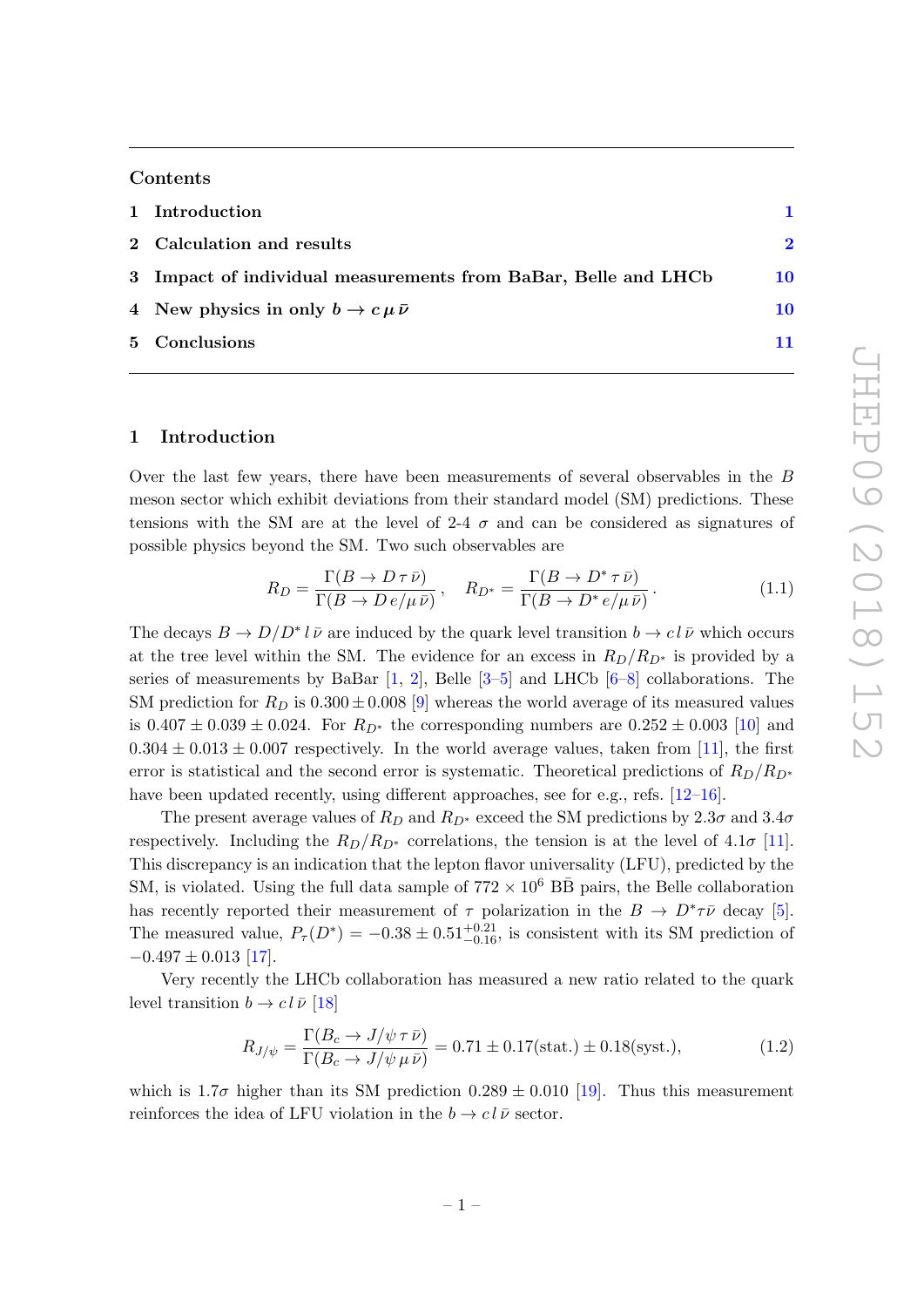The  $R_D/R_{D^*}$  anomalies have been studied in various model dependent and model independent approaches, see for example refs. [\[10,](#page-13-4) [17,](#page-13-8) [20](#page-13-11)[–41\]](#page-15-0) for model independent analyses, refs. [\[42](#page-15-1) [–54\]](#page-15-2) for leptoquark models, refs. [\[55](#page-15-3) [–63\]](#page-16-0) for models with extra scalars, refs. [\[64](#page-16-1) [–67](#page-16-2) ] for extended vector boson models, and refs. [\[68](#page-16-3) [–76\]](#page-16-4) for other new physics (NP) scenarios. In ref. [\[28\]](#page-14-0), all possible four-fermion operators for the  $b \to c \tau \bar{\nu}$  decay were identified and the constraints on their Wilson coefficients (WCs) were derived by fitting them to the  $R_D$ and  $R_{D^*}$  data. The solutions with pseudoscalar operators are subject to an additional constraint from the leptonic decay  $B_c \to \tau \bar{\nu}$  [\[38](#page-14-1), [47\]](#page-15-4). This constraint rules out most of the NP solutions containing pseudoscalar operators. The effect of  $R_{J/\psi}$  anomaly on the NP in  $b \to c \tau \bar{\nu}$  sector is considered in refs. [\[77](#page-17-0)[–82\]](#page-17-1).

In this paper we do a re-analysis of all available data on  $b \to c \tau \bar{\nu}$  transition to find the allowed NP solutions and the values of corresponding WCs. We include the new data on  $R_{D^*}$  from Belle [[5\]](#page-13-0) and LHCb [[7](#page-13-12), [8\]](#page-13-2), which has a smaller deviation from the SM, and the recent data on  $R_{J/\psi}$ . We discuss the inter-relations between different solutions and show that there are essentially four NP solutions. We comment on ways of distinguishing between the four allowed solutions using angular asymmetries and polarization fractions. Further, we analyse the impact of individual measurements from BaBar, Belle and LHCb on the NP in  $b \to c \tau \bar{\nu}$  sector. We also consider the scenario with NP in  $b \to c \mu \bar{\nu}$  amplitude and show that such a scenario is ruled out by data.

The paper is organized as follows. In section [2,](#page-2-0) we describe our calculation and present our results. In section [3,](#page-10-0) we study the impact of individual measurements from BaBar, Belle and LHCb experiments on the NP in  $b \to c \tau \bar{\nu}$  transition. In section [4,](#page-10-1) we discuss the scenario of NP only in  $b \to c \mu \bar{\nu}$ . In section [5,](#page-11-0) we present our conclusions.

#### <span id="page-2-0"></span>2 Calculation and results

The most general effective Hamiltonian for  $b \to c\tau\bar{\nu}$  transition, containing all possible Lorentz structures, is [\[28](#page-14-0)]

<span id="page-2-1"></span>
$$
H_{\text{eff}} = \frac{4G_F}{\sqrt{2}} V_{cb} \left[ O_{V_L} + \frac{\sqrt{2}}{4G_F V_{cb}} \frac{1}{\Lambda^2} \left\{ \sum_i \left( C_i O_i + C_i' O_i' + C_i'' O_i'' \right) \right\} \right],
$$
 (2.1)

where  $G_F$  is the Fermi coupling constant and  $V_{cb}$  is the Cabibbo-Kobayashi-Maskawa (CKM) matrix element. Here  $O_{V_L}$  is the SM operator which has the usual  $(V-A)*(V-A)$ structure. The explicit forms of the four-fermion operators  $O_i$ ,  $O'_i$  $o'_i$  and  $O''_i$  $i$ <sup>"</sup> are given in the table [1.](#page-3-0) In writing the above Hamiltonian we assume that the neutrino is always left chiral. Hence we do not consider operators containing  $\nu_R$ . Solutions to  $R_D/R_{D^*}$  problem involv-ing right chiral neutrinos are discussed in refs. [\[67,](#page-16-2) [83,](#page-17-2) [84\]](#page-17-3). The constants  $C_i$ ,  $C'_i$  and  $C''_i$ i are the respective Wilson coefficients of the NP operators in which NP effects are encoded. The table also gives the Fierz transformed forms of primed and double primed operators in terms of the unprimed operators. For later convenience we define  $(2\sqrt{2}G_FV_{cb}\Lambda^2)^{-1} \equiv \alpha$ . We set the new physics scale  $\Lambda$  to be 1 TeV, which leads to  $\alpha = 0.749$ .

The primed and double primed operators are products of quark-lepton bilinears. They arise naturally in models containing leptoquarks [\[85\]](#page-17-4). Models containing leptoquarks of charge 2 /3, for example the model in ref. [\[43\]](#page-15-5), give rise to primed operators. The double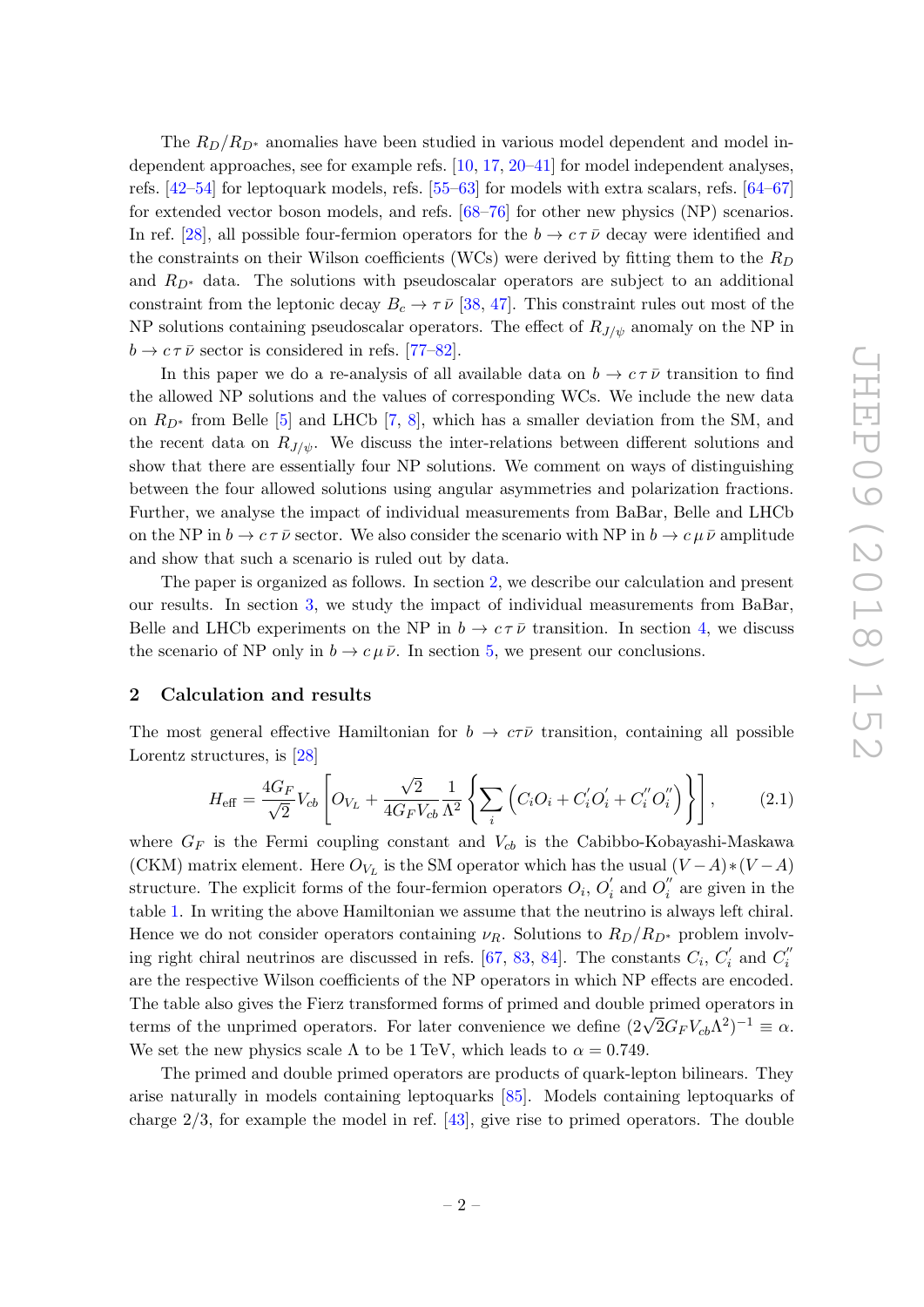<span id="page-3-0"></span>

|                      | Operator                                                                                    | Fierz identity        |                                        |  |  |
|----------------------|---------------------------------------------------------------------------------------------|-----------------------|----------------------------------------|--|--|
| $O_{V_L}$            | $(\bar{c}\gamma_\mu P_L b)(\bar{\tau}\gamma^\mu P_L \nu)$                                   |                       |                                        |  |  |
| ${\cal O}_{V_R}$     | $(\bar{c}\gamma_\mu P_R b)(\bar{\tau}\gamma^\mu P_L \nu)$                                   |                       |                                        |  |  |
| ${\cal O}_{S_R}$     | $(\bar{c}P_Rb)(\bar{\tau}P_L\nu)$                                                           |                       |                                        |  |  |
| ${\cal O}_{S_L}$     | $(\bar{c}P_Lb)(\bar{\tau}P_L\nu)$                                                           |                       |                                        |  |  |
| $O_T$                | $(\bar{c}\sigma^{\mu\nu}P_Lb)(\bar{\tau}\sigma_{\mu\nu}P_L\nu)$                             |                       |                                        |  |  |
| $O'_{V_L}$           | $(\bar{\tau}\gamma_{\mu}P_{L}b)(\bar{c}\gamma^{\mu}P_{L}\nu)$                               | $\longleftrightarrow$ | ${\cal O}_{V_L}$                       |  |  |
| ${\cal O}_{V_R}^{'}$ | $(\bar{\tau}\gamma_{\mu}P_Rb)(\bar{c}\gamma^{\mu}P_L\nu)$                                   | $\longleftrightarrow$ | $-2O_{S_R}$                            |  |  |
| ${\cal O}_{S_R}^{'}$ | $(\bar{\tau}P_Rb)(\bar{c}P_L\nu)$                                                           | $\longleftrightarrow$ | $-\frac{1}{2}O_{V_R}$                  |  |  |
| $O'_{S_L}$           | $(\bar{\tau}P_Lb)(\bar{c}P_L\nu)$                                                           | $\longleftrightarrow$ | $\frac{1}{2}O_{S_L} - \frac{1}{8}O_T$  |  |  |
| $O_T'$               | $(\bar{\tau}\sigma^{\mu\nu}P_Lb)(\bar{c}\sigma_{\mu\nu}P_L\nu)$                             |                       | $-6O_{S_L} + \frac{1}{2}O_T$           |  |  |
| $O_{V_L}^{''}$       | $\left(\bar{\tau}\gamma_{\mu}P_{L}c^{c}\right)\left(\bar{b}^{c}\gamma^{\mu}P_{L}\nu\right)$ | $\longleftrightarrow$ | $-O_{V_R}$                             |  |  |
| $O''_{V_B}$          | $(\bar{\tau}\gamma_{\mu}P_Rc^c)(\bar{b}^c\gamma^{\mu}P_L\nu)$                               | $\longleftrightarrow$ | $-2O_{S_R}$                            |  |  |
| $O_{S_R}^{"}$        | $(\bar{\tau}P_Rc^c)(\bar{b}^cP_L\nu)$                                                       | $\longleftrightarrow$ | $\frac{1}{2}O_{V_L}$                   |  |  |
| $O_{S_L}^{''}$       | $\left(\bar{\tau}P_Lc^c\right)\left(\bar{b}^cP_L\nu\right)$                                 | $\longleftrightarrow$ | $-\frac{1}{2}O_{S_L} + \frac{1}{8}O_T$ |  |  |
| $O_T^{''}$           | $(\bar{\tau}\sigma^{\mu\nu}P_Lc^c)(\bar{b}^c\sigma_{\mu\nu}P_L\nu)$                         | $\longleftrightarrow$ | $6O_{S_L} - \frac{1}{2}O_T$            |  |  |

**Table 1.** All possible four-fermion operators that can contribute to  $b \to c\tau\bar{\nu}$  transition.

primed operators occur due to the exchange of charge 1 /3 leptoquark, such as those in the model of ref. [\[86\]](#page-17-5). For this reason we have explicitly included these operators in our analysis eventhough they are linear combinations of unprimed operators. For a complete discussion of the properties of various leptoquark models, please see ref. [\[46\]](#page-15-6).

All possible NP WCs which provided good fit to the  $R_D$  and  $R_{D^*}$  data were calculated in ref. [\[28\]](#page-14-0). However the world averages for  $R_{D^*}$  have shifted owing to updates from Belle [[5](#page-13-0)] and LHCb [ [7\]](#page-13-12). Hence it is worth redoing the analysis with the new world average [\[11\]](#page-13-5) to see changes to the allowed solutions obtained in [\[28\]](#page-14-0). Using the effective Hamiltonian given in eq.  $(2.1)$ , we compute the observables  $R_D$ ,  $R_{D^*}$  and  $P_{\tau}$  as functions of the various Wilson coefficients. By fitting these expressions to the measured values of the observables, we obtain the values of WCs which are consistent with the data. Here we consider either one NP operator or a combination of two similar operators (for example  $[O_{V_L}, O_{V_R}], [O_{S_L}, O_{S_R}],$  $[O'_1$  $\sqrt[r]{\overline{U_{\rm L}}},\overline{O_{\rm V}}$  $V_R$ ] and  $[O_S$ <sup>"</sup>  $S_L, O_S''$  $S_R$ ) at a time while making the fit to the experimental observables.

First we fit the NP predictions to the three observables  $R_D, R_{D^*}$  and  $P_{\tau}$ . The corresponding  $\chi^2$  is defined as

<span id="page-3-1"></span>
$$
\chi^{2}(C_{i}^{\text{eff}}) = \sum_{m,n=R_{D},R_{D^{*}}} \left( O^{\text{th}}(C_{i}^{\text{eff}}) - O^{\text{exp}} \right)_{m} \left( V^{\text{exp}} + V^{\text{SM}} \right)_{mn}^{-1} \left( O^{\text{th}}(C_{i}^{\text{eff}}) - O^{\text{exp}} \right)_{n} + \frac{\left( P_{\tau}^{\text{th}}(C_{i}^{\text{eff}}) - P_{\tau}^{\text{exp}} \right)^{2}}{\sigma_{P_{\tau}}^{2}}.
$$
\n(2.2)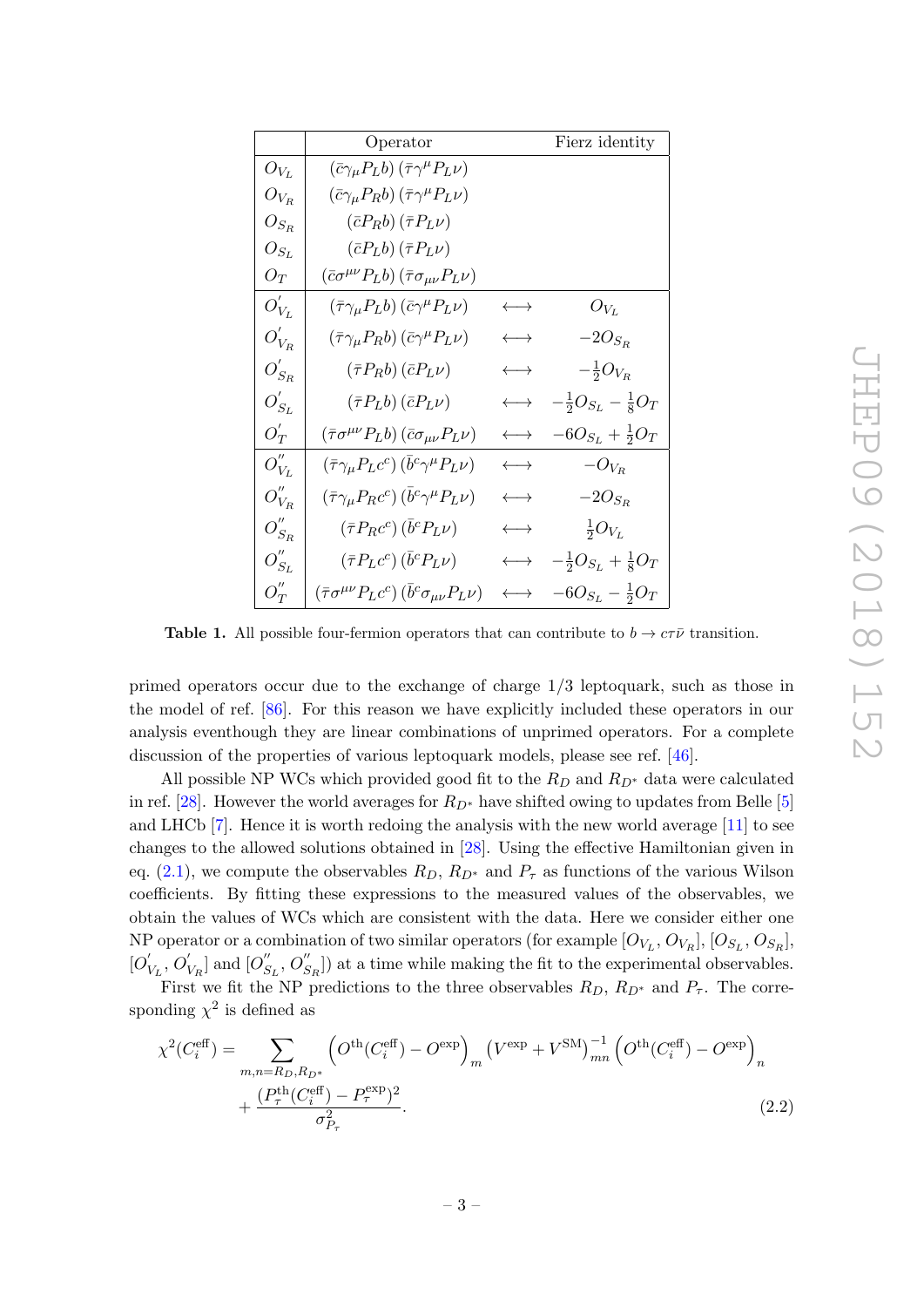Here  $O^{\text{th}}(C_i^{\text{eff}})$  are the theoretical predictions for  $R_D$ ,  $R_{D^*}$  which depend upon the effective NP WCs  $C_i^{\text{eff}}$ .  $O^{\text{exp}}$  are the corresponding experimental measurements.  $V^{\text{exp}}$  and  $V^{\text{SM}}$  are the experimental and SM covariance matrices in the  $R_D$ ,  $R_{D^*}$  space, respectively. The matrix  $V^{\text{exp}}$  includes the correlation in the combined experimental determination of  $R_D$ and  $R_{D^*}$ . In eq. [\(2.2\)](#page-3-1),  $\sigma_{P_{\tau}}$  is the uncertainty in the measurement of  $P_{\tau}$ . The expressions for various  $C_i^{\text{eff}}$ , as linear combinations of  $C_i$ ,  $C_i'$  $c_i'$  and  $C_i''$  $i$ <sup>'</sup>, are defined below in eq.  $(2.3)$ .

<span id="page-4-0"></span>
$$
C_{V_L}^{\text{eff}} = \alpha \left( C_{V_L} + C'_{V_L} + 0.5 C'_{S_R} \right),
$$
  
\n
$$
C_{V_R}^{\text{eff}} = \alpha \left( C_{V_R} - 0.5 C'_{S_R} - C'_{V_L} \right),
$$
  
\n
$$
C_{S_L}^{\text{eff}} = \alpha \left( C_{S_L} - 0.5 C'_{S_L} - 6C'_{T} - 0.5C''_{S_L} - 6C''_{T} \right),
$$
  
\n
$$
C_{S_R}^{\text{eff}} = \alpha \left( C_{S_R} - 2C'_{V_R} - 2C''_{V_R} \right),
$$
  
\n
$$
C_{T}^{\text{eff}} = \alpha \left( C_{T} - 0.125 C'_{S_L} + 0.5C'_{T} + 0.125 C''_{S_L} - 0.5C''_{T} \right).
$$
\n(2.3)

The expressions for  $R_D^{\text{th}}$ ,  $R_{D^*}^{\text{th}}$  and  $P_{\tau}^{\text{th}}$  in terms of  $C_i^{\text{eff}}$  are

$$
R_D^{\text{th}}(C_i^{\text{eff}}) = 0.297 | 1 + C_{V_L}^{\text{eff}} + C_{V_R}^{\text{eff}} |^2 + 0.398 | C_{S_L}^{\text{eff}} + C_{S_R}^{\text{eff}} |^2 + 0.140 | C_T^{\text{eff}} |^2
$$
  
+ 0.509
$$
R_e \left[ \left( 1 + C_{V_L}^{\text{eff}} + C_{V_R}^{\text{eff}} \right) \left( C_{S_L}^{\text{self}} + C_{S_R}^{\text{eff}} \right) \right]
$$
  
+ 0.244
$$
R_e \left[ \left( 1 + C_{V_L}^{\text{eff}} + C_{V_R}^{\text{eff}} \right) C_T^{\text{self}} \right],
$$
 (2.4)

$$
R_{D^*}^{\text{th}}(C_i^{\text{eff}}) = 0.253 \left( |1 + C_{V_L}^{\text{eff}}|^2 + |C_{V_R}^{\text{eff}}|^2 \right) - 0.449 Re \left[ \left( 1 + C_{V_L}^{\text{eff}} \right) C_{V_R}^{*\text{eff}} \right] + 0.011 | C_{S_R}^{\text{eff}} - C_{S_L}^{\text{eff}}|^2 + 3.077 | C_T^{\text{eff}}|^2 + 0.030 Re \left[ \left( 1 + C_{V_L}^{\text{eff}} - C_{V_R}^{\text{eff}} \right) \left( C_{S_R}^{*\text{eff}} - C_{S_L}^{*\text{eff}} \right) \right] - 1.055 Re \left[ \left( 1 + C_{V_L}^{\text{eff}} \right) C_T^{*\text{eff}} \right] + 1.450 Re \left[ C_{V_R}^{\text{eff}} C_T^{*\text{eff}} \right],
$$
(2.5)

$$
P_{\tau}^{\text{th}}(C_i^{\text{eff}}) = \left\{ 0.252 \, | \, C_{S_L}^{\text{eff}} - C_{S_R}^{\text{eff}} |^2 + 4.089 \, | \, C_T^{\text{eff}} |^2 - 2.985 \left( | \, 1 + C_{V_L}^{\text{eff}} |^2 + | \, C_{V_R}^{\text{eff}} |^2 \right) \right.+ 8.298 \, Re \left[ C_T^{\text{eff}} \left( 1 + C_{V_L}^{\text{eff}} \right) \right] + 0.716 \, Re \left[ \left( C_{S_R}^{\text{self}} - C_{S_L}^{\text{eff}} \right) \left( 1 + C_{V_L}^{\text{eff}} - C_{V_R}^{\text{eff}} \right) \right] - 11.410 \, Re \left[ C_T^{\text{self}} C_{V_R}^{\text{eff}} \right] + 5.136 \, Re \left[ \left( 1 + C_{V_L}^{\text{eff}} \right) C_{V_R}^{\text{self}} \right] \right\} / \left\{ 0.252 \, | \, C_{S_L}^{\text{eff}} - C_{S_R}^{\text{eff}} |^2 \right. + 72.609 \, | \, C_T^{\text{eff}} |^2 + 5.983 \left( | \, 1 + C_{V_L}^{\text{eff}} |^2 + | \, C_{V_R}^{\text{eff}} |^2 \right) - 24.894 \, Re \left[ C_T^{\text{self}} \left( 1 + C_{V_L}^{\text{eff}} \right) \right] + 0.716 \, Re \left[ \left( C_{S_R}^{\text{self}} - C_{S_L}^{\text{eff}} \right) \left( 1 + C_{V_L}^{\text{eff}} - C_{V_R}^{\text{eff}} \right) \right] + 34.232 \, Re \left[ C_T^{\text{self}} C_{V_R}^{\text{eff}} \right] - 10.625 \, Re \left[ \left( 1 + C_{V_L}^{\text{eff}} \right) C_{V_R}^{\text{self}} \right] \right\}.
$$
 (2.6)

The  $B \to D/D^* l \bar{\nu}$  decay distributions depend upon hadronic form-factors. The determination of these form-factors relies heavily on HQET techniques. In this work we use the HQET form factors in the form parametrized by Caprini et al. [\[87\]](#page-17-6). The parameters for  $B \to D$  decay are determined from the lattice QCD [\[9\]](#page-13-3) calculations and we use them in our analyses. For  $B \to D^*$  decay, the HQET parameters are extracted using data from Belle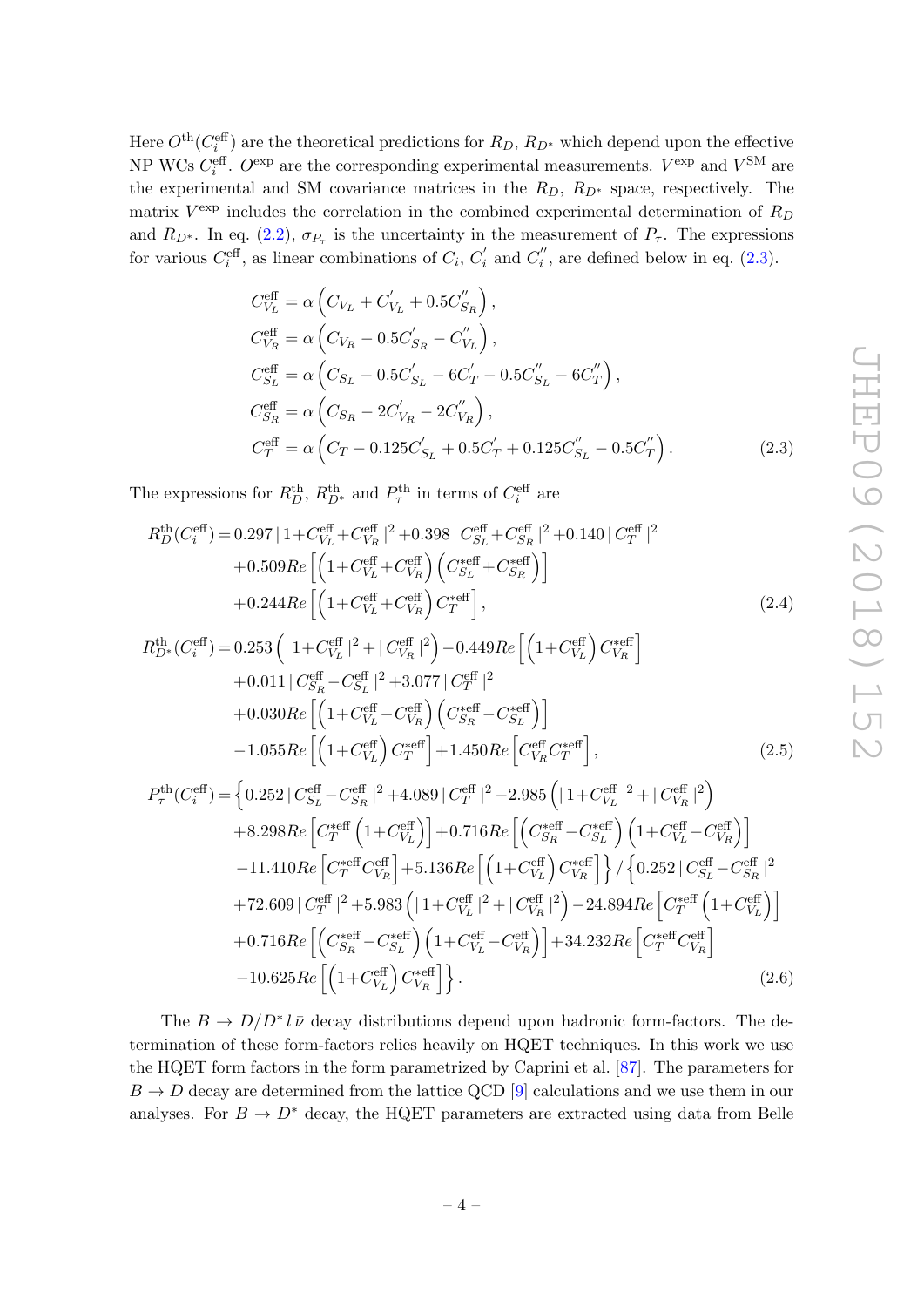and BaBar experiments along with the inputs from lattice. In this work, the numerical values of these parameters are taken from refs. [\[88\]](#page-17-7) and [\[89\]](#page-17-8).

Here our  $\chi^2$  includes experimental and SM theory uncertainties. For a given NP operator, the most likely value of its WC is obtained by minimizing the  $\chi^2$ . For this minimization, we use the MINUIT library [\[90](#page-17-9), [91\]](#page-17-10). We find that the values of  $\chi^2_{\rm min}$  fall into two disjoint ranges ( $\lesssim 1$  and  $\gtrsim 5$ ). The latter range occurs for NP structures such as  $C_{V_R}$ ,  $C_{S_R}, C'_{\mathcal{V}}$  $V_R$  etc. The WCs of NP solutions with  $\chi^2_{\rm min} \lesssim 1$  $\chi^2_{\rm min} \lesssim 1$  $\chi^2_{\rm min} \lesssim 1$  are listed in table 2.

Comparing the results of table [2](#page-6-0) with those of  $[28]$ , it can be seen that more new physics solutions are now allowed. In table [2,](#page-6-0) the solutions with  $C'_{1}$  $V_L'$  and  $C_S''$  $\frac{d}{S_R}$  are degenerate with the  $C_{V_L}$  solutions, because  $O_{V_L}$  is the Fierz transform of both  $O'_1$  $V_L$  and  $2O_{S_R}''$ . For these three NP operators, the values of  $R_D$  and  $R_{D^*}$  are proportional to  $[1+\alpha C_{V_L}]^2$ . Hence, we get two degenerate solutions with equal and opposite values for  $(1+\alpha C_{V_L})$ . If both  $C_{V_L}$  and  $C_{V_R}$  are non-zero, the theoretical expression for  $R_D$  is proportional to  $[1 + \alpha (C_{V_L} + C_{V_R})]^2$ and that for  $R_{D^*}$  depends on  $[1 + \alpha(C_{V_L} + C_{V_R})]^2$  and  $[1 + \alpha(C_{V_L} - C_{V_R})]^2$ . There are four combinations of  $(C_{V_L}, C_{V_R})$  which have the same values for the above two functions and hence are degenerate. For two of these combinations the value of  $C_{V_R}$  is negligibly small and the value of  $C_{V_L}$  is close to that of the  $O_{V_L}$  solution. The other two combinations have equal and opposite values of  $[1 + \alpha(C_{V_L} + C_{V_R})]$  and  $[1 + \alpha(C_{V_L} - C_{V_R})]$ . Hence, there is essentially only one NP solution with non-zero  $C_{V_L}$  and  $C_{V_R}$ . Similar explanations can be found for other degeneracies. Among multiple degenerate solutions, we keep only one solution in further analysis.

We now include  $R_{J/\psi}$  in our fit. The expression for  $\chi^2$  will have an additional term

$$
\frac{\left(R_{J/\psi}^{\text{th}}(C_i^{\text{eff}}) - R_{J/\psi}^{\text{exp}}\right)^2}{\sigma_{R_{J/\psi}}^2},\tag{2.7}
$$

where  $\sigma_{R_{J/\psi}}$  is the experimental uncertainty in  $R_{J/\psi}$ . The expression of  $R_{J/\psi}^{\text{th}}$ 

$$
R_{J/\psi}^{\text{th}}(C_i^{\text{eff}}) = 0.289 \left( | 1 + C_{V_L}^{\text{eff}} |^2 + | C_{V_R}^{\text{eff}} |^2 \right) - 0.559 Re \left[ \left( 1 + C_{V_L}^{\text{eff}} \right) C_{V_R}^{\text{self}} \right] + 0.014 | C_{S_R}^{\text{eff}} - C_{S_L}^{\text{eff}} |^2 + 3.095 | C_T^{\text{eff}} |^2 + 0.041 Re \left[ \left( 1 + C_{V_L}^{\text{eff}} - C_{V_R}^{\text{eff}} \right) \left( C_{S_R}^{\text{self}} - C_{S_L}^{\text{self}} \right) \right] - 1.421 Re \left[ \left( 1 + C_{V_L}^{\text{eff}} \right) C_T^{\text{eff}} \right] + 1.562 Re \left[ C_{V_R}^{\text{eff}} C_T^{\text{eff}} \right] \tag{2.8}
$$

The form factors for  $B_c \to J/\psi$  transition and their uncertainties from ref. [\[92\]](#page-17-11) are used in the calculation of  $R_{J/\psi}^{\text{th}}$ . These form factors are calculated in perturbative QCD framework. After the inclusion of  $R_{J/\psi}$  data, the values of  $\chi^2_{\rm min}$  again fall into two disjoint ranges ( $\leq 4.8$ ) and  $\geq 7.5$ ). The WCs of NP solutions with  $\chi^2_{\text{min}} \leq 4.8$  are listed in table [3.](#page-7-0) The comparison of the three observables fit with the four observables fit shows some remarkable features. Each solution with  $\chi^2_{\rm min} \lesssim 1$  in the three observables fit has a corresponding solution with  $\chi^2_{\rm min} \leq 4.8$  in the four observables fit. The WCs in the two cases are very close to each other. In addition,  $\chi^2_{\rm min} \gtrsim 5$  solutions of three observables fit all have  $\chi^2_{\rm min} \ge 7.5$  in four observables fit. Hence we conclude that the NP which can explain  $R_D/R_{D^*}$  can also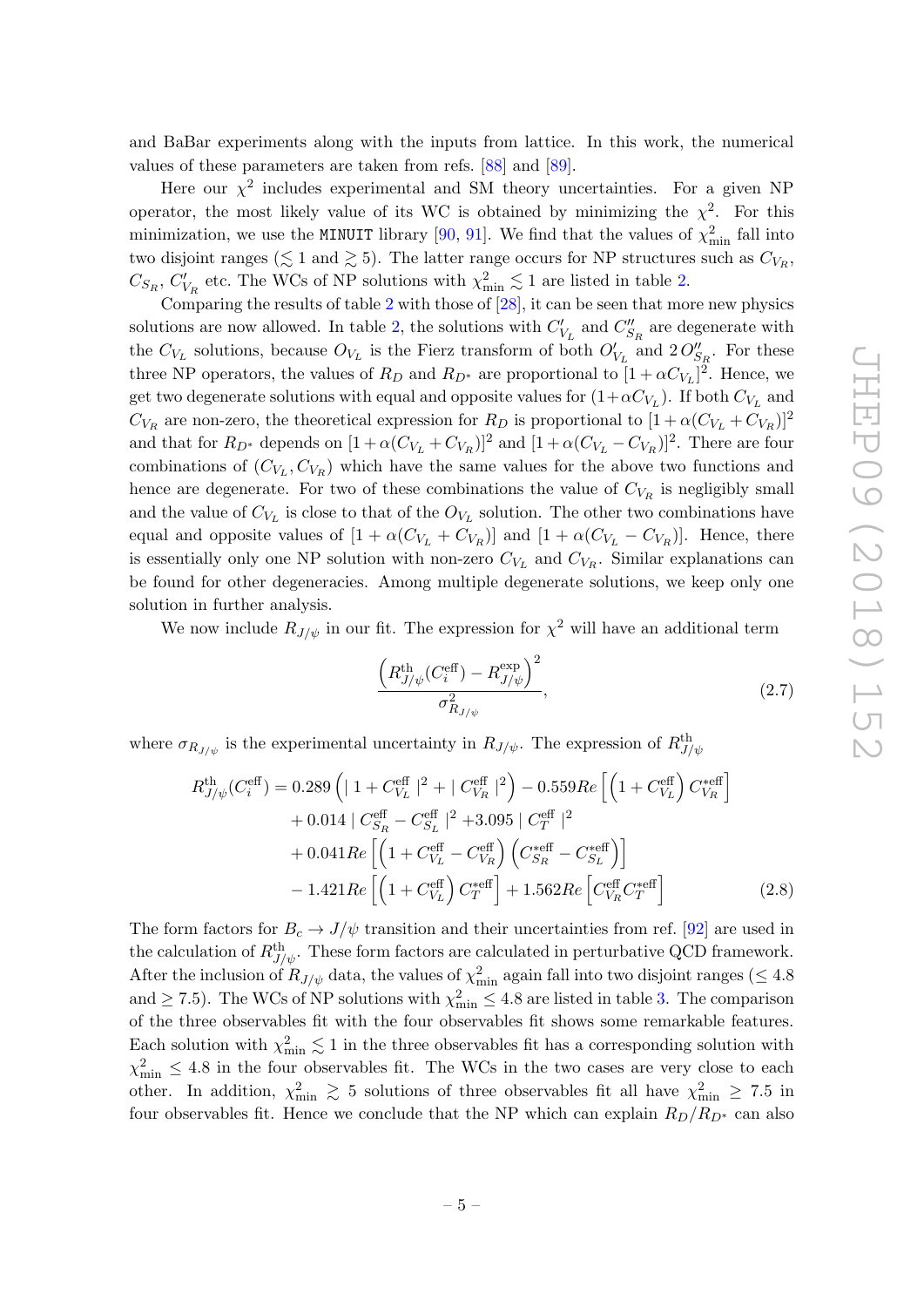<span id="page-6-0"></span>

| Coefficient(s)                                      | Best fit value(s)  | $\chi^2_{\rm min}$ | pull |
|-----------------------------------------------------|--------------------|--------------------|------|
| $C_{V_L}$                                           | 0.146              | 0.92               | 4.32 |
| $C_{V_L}$                                           | $-2.818$           | 0.92               | 4.32 |
| $C_{S_L}$                                           | $-1.917$           | 1.03               | 4.31 |
| $C_T$                                               | 0.514              | 0.66               | 4.35 |
| $C_{V_L}^{\prime}$                                  | 0.146              | 0.92               | 4.32 |
| $C_{V_L}^{\prime}$                                  | $-2.818$           | 0.92               | 4.32 |
| $C_{S_L}''$                                         | 3.544              | 1.07               | 4.30 |
| $C_{S_L}''$                                         | $-0.518$           | 0.07               | 4.42 |
| $C_{S_R}^{\prime\prime}$                            | $-5.636$           | 0.92               | 4.32 |
| $C_{S_R}^{\prime\prime}$                            | 0.292              | 0.92               | 4.32 |
| $(C_{V_L}, C_{V_R})$                                | $(-1.282, 1.511)$  | 0.04               | 4.42 |
| $(C_{V_L}, C_{V_R})$                                | (0.175, 0.053)     | 0.04               | 4.42 |
| $(C_{V_L}, C_{V_R})$                                | $(-1.389, -1.511)$ | 0.04               | 4.42 |
| $(C_{V_L}, C_{V_R})$                                | $(-2.846, -0.053)$ | 0.04               | 4.42 |
| $(C_{S_L}, C_{S_R})$                                | $(-0.659, 0.912)$  | 0.05               | 4.42 |
| $(C_{S_L}, C_{S_R})$                                | $(2.813, -2.560)$  | 0.05               | 4.42 |
| $(C_{S_L}, C_{S_R})$                                | $(-1.766, -0.195)$ | 0.05               | 4.42 |
| $(C'_{V_L}, C'_{V_R})$                              | $(0.120, -0.062)$  | 0.03               | 4.42 |
| $(C'_{V_L}, C'_{V_R})$                              | (0.194, 0.997)     | 0.18               | 4.40 |
| $(C'_{V_L}, C'_{V_R})$                              | $(-2.792, 0.062)$  | 0.03               | 4.42 |
| $(C'_{V_L}, C'_{V_R})$                              | $(-2.866, -0.997)$ | 0.18               | 4.40 |
| $(C'_{S_L}, C'_{S_R})$                              | $(-1.561, 1.221)$  | 0.15               | 4.41 |
| $(C_{S_L}^\prime, \, C_{S_R}^\prime)$               | $(3.747, -2.746)$  | 0.86               | 4.33 |
| $(C_{V_L}^{\prime\prime},\,C_{V_R}^{\prime\prime})$ | $(0.116, -0.185)$  | 0.01               | 4.43 |
| $(C_{V_L}^{\prime\prime},\,C_{V_R}^{\prime\prime})$ | (0.216, 0.949)     | 0.17               | 4.40 |
| $(C''_{S_L}, C''_{S_R})$                            | $(-0.655, -0.090)$ | 0.02               | 4.42 |
| $(C''_{S_L}, C''_{S_R})$                            | (3.453, 0.180)     | 0.87               | 4.33 |
| $(C''_{S_L}, C''_{S_R})$                            | $(0.655, -5.253)$  | 0.02               | 4.42 |
| $(C''_{S_L}, C''_{S_R})$                            | $(-3.453, -5.523)$ | 0.87               | 4.33 |

**Table 2.** Best fit values of the WCs of NP operators at  $\Lambda = 1 \text{ TeV}$  for the measurements of  $R_D$ ,  $R_{D^*}$  and  $P_{\tau}$ . Here we list solutions with  $\chi^2_{\rm min} \lesssim 1$ . For the SM, we have  $\chi^2_{\rm SM} = 19.61$ . The pull values are calculated using  $pull = \sqrt{\chi^2_{SM} - \chi^2_{min}}$ .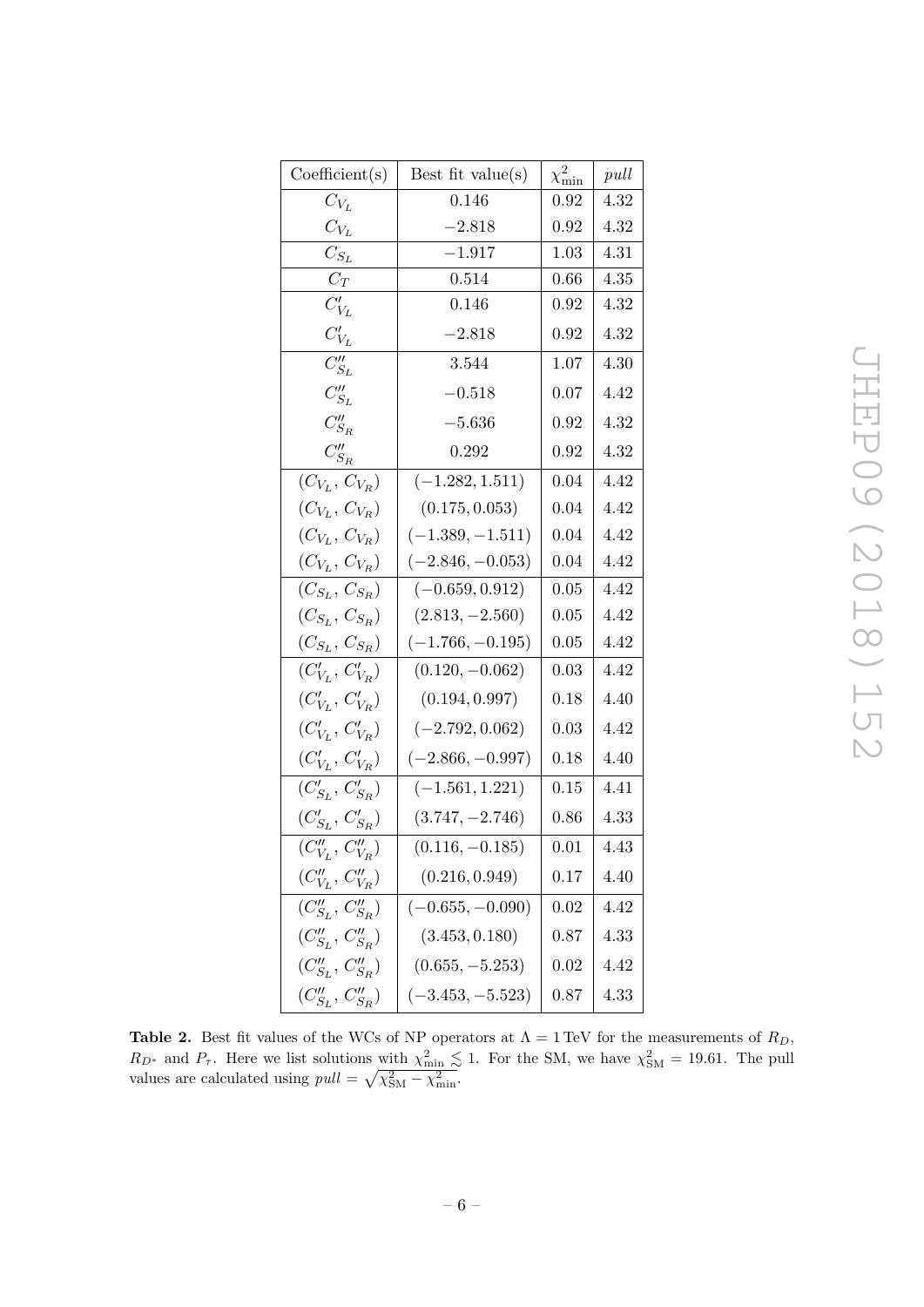<span id="page-7-0"></span>

| Coefficient(s)           | Best fit value(s)  | $Br(B_c\to\tau\bar\nu)$ |
|--------------------------|--------------------|-------------------------|
| $C_{V_L}$                | 0.149              | $2.66 \times 10^{-2}$   |
| $C_{S_L}$                | $-1.920$           | 3.04                    |
| $C_T$                    | 0.516              | $2.15 \times 10^{-2}$   |
| $C_{S_L}''$              | 3.551              | 2.64                    |
| $C''_{S_L}$              | $-0.526$           | $5.19 \times 10^{-3}$   |
| $(C_{V_L}, C_{V_R})$     | $(-1.286, 1.512)$  | $2.58 \times 10^{-2}$   |
| $(C_{S_L}, C_{S_R})$     | $(-0.682, 0.933)$  | 2.22                    |
| $(C_{S_L}, C_{S_R})$     | $(2.833, -2.583)$  | 19.01                   |
| $(C'_{V_L}, C'_{V_R})$   | $(0.124, -0.058)$  | $6.60 \times 10^{-2}$   |
| $(C'_{V_L}, C'_{V_R})$   | (0.198, 0.997)     | 2.22                    |
| $(C'_{S_L}, C'_{S_R})$   | $(-1.561, 1.231)$  | $1.89 \times 10^{-1}$   |
| $(C'_{S_L}, C'_{S_R})$   | $(3.750, -2.739)$  | 2.42                    |
| $(C''_{V_L}, C''_{V_B})$ | $(0.120, -0.186)$  | $2.21 \times 10^{-1}$   |
| $(C''_{V_L}, C''_{V_R})$ | (0.221, 0.948)     | 1.97                    |
| $(C''_{S_L}, C''_{S_R})$ | $(-0.643, -0.076)$ | $1.55 \times 10^{-2}$   |
| $(C''_{S_L}, C''_{S_R})$ | (3.436, 0.219)     | $2.52\,$                |

**Table 3.** Best fit values of the coefficients of new physics operators at  $\Lambda = 1$  TeV for the measurements of  $R_D$ ,  $R_{D^*}$ ,  $R_{J/\psi}$  and  $P_{\tau}$ . Here we allow only those solutions for which  $\chi^2_{\min} \leq 4.8$ . We also provide the predictions of branching ratio of  $B_c \to \tau \bar{\nu}$  decay for each solution.

account for  $R_{J/\psi}$ . At present, there is no tension between  $R_{J/\psi}$  measurement and the  $R_D$ and  $R_{D^*}$  measurements.

We now consider the constraint from the purely leptonic decay  $B_c \to \tau \bar{\nu}$ . This decay is not subject to helicity suppression if the  $b \to c \tau \bar{\nu}$  transition is through pseudo-scalar operators. The prediction for the partial width of the above decay, in such cases, is likely to be larger than the measured total decay width of  $B_c$  meson. Hence the ratio

$$
Br(B_c \to \tau \bar{\nu}) = \frac{\Gamma(B_c \to \tau \bar{\nu})_{\rm NP}}{\Gamma(B_c \to \text{all})_{\rm exp}}\tag{2.9}
$$

puts strong constraints on the allowed NP WCs. The most general expression for the branching fraction of  $B_c \to \tau \bar{\nu}$  is

$$
Br(B_c \to \tau \bar{\nu}) = \frac{|V_{cb}|^2 G_F^2 f_{B_c}^2 m_{B_c} m_{\tau}^2 \tau_{B_c}^{\text{exp}}}{8\pi} \left(1 - \frac{m_{\tau}^2}{m_{B_c}^2}\right)^2
$$

$$
\times \left|1 + C_{V_L}^{\text{eff}} - C_{V_R}^{\text{eff}} + \frac{m_{B_c}^2}{m_{\tau}(m_b + m_c)} (C_{S_R}^{\text{eff}} - C_{S_L}^{\text{eff}})\right|^2 \tag{2.10}
$$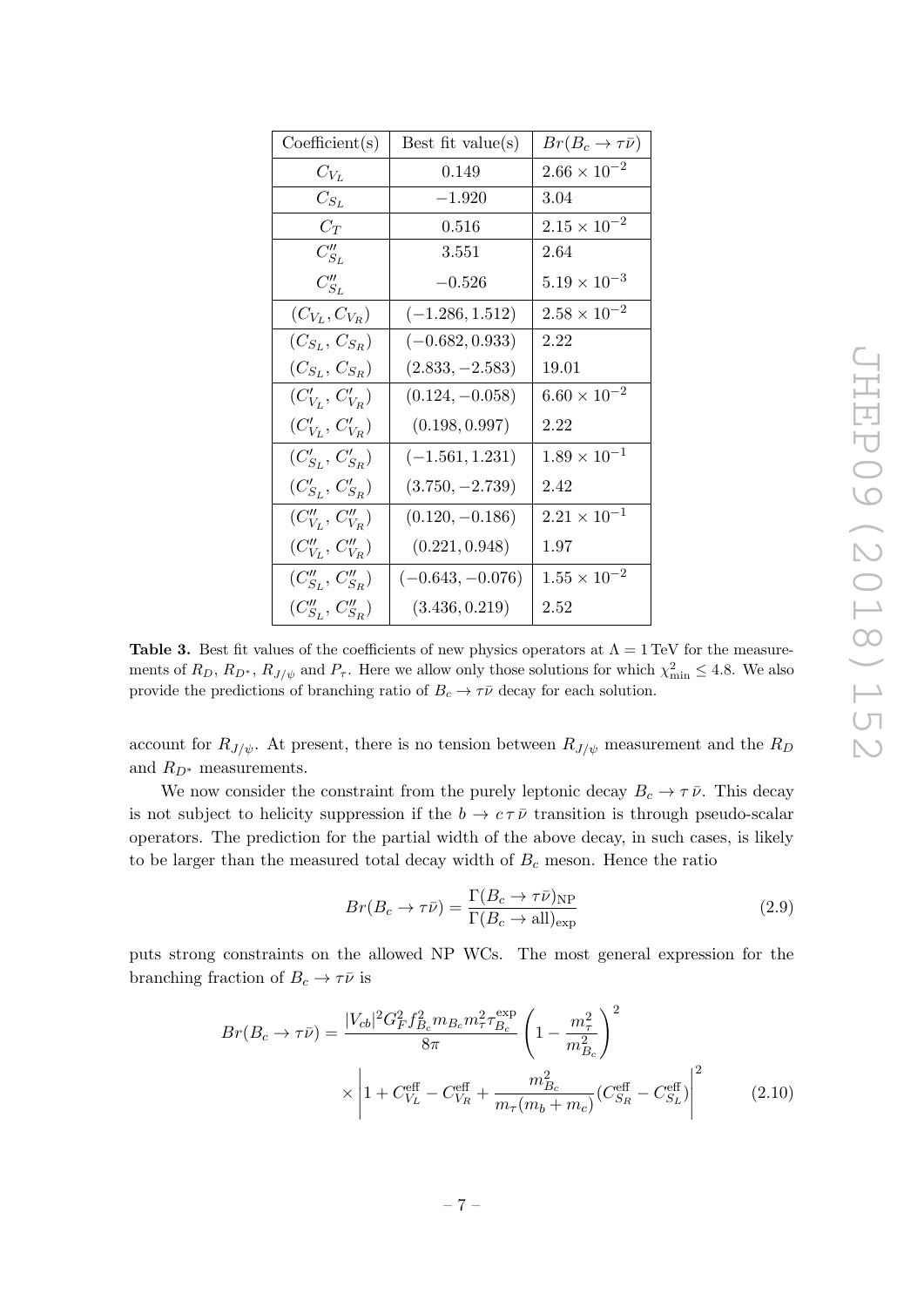where  $f_{B_c} = 434 \pm 15 \,\text{MeV}$  [\[93\]](#page-17-12) and  $\tau_{B_c}^{\text{exp}}$  $\mathcal{B}_{B_c}^{\text{exp}} = 0.507 \pm 0.009 \text{ ps } [94]$  $\mathcal{B}_{B_c}^{\text{exp}} = 0.507 \pm 0.009 \text{ ps } [94]$ . The NP Wilson coefficients,  $C_{V_L}^{\text{eff}}, C_{V_R}^{\text{eff}}, C_{S_L}^{\text{eff}}$  and  $C_{S_R}^{\text{eff}},$  are defined in eq. [\(2.3\)](#page-4-0). Here  $m_b$  and  $m_c$  are the quark masses at the  $\mu_b = m_b$  scale.

Table [3](#page-7-0) also lists predictions for  $Br(B_c \to \tau \bar{\nu})$ . In SM, the prediction for this branching ratio is reasonably small  $(2.15 \times 10^{-2})$ . We see from table [3](#page-7-0) that some NP solutions, especially those with large pseudo-scalar couplings, predict this quantity to be greater than 1. Such solutions, obviously, are to be discarded. Recently, it is shown in ref. [\[95](#page-17-14) ] that LEP data imposes a constraint  $Br(B_c \to \tau \bar{\nu}) < 0.1$ . This constraint rules out two of the new solutions  $(C'_{\beta})$  $S_L$ ,  $C_2'$  $S_R$ ) = (-1.561, 1.231) and ( $C_V''$  $V'_L, C''_{V_R}$  = (0.120, -0.186).

The list of WCs of NP solutions which satisfy all the present experimental constraints is given in table [4.](#page-9-0) Using the best fit values of the allowed solutions, we provide the predicted central values of the quantities used in the fit, i.e.,  $R_D, R_{D^*}, R_{J/\psi}$  and  $P_{\tau}$ , for each solution. This will allow us to see how close are the predictions of NP solutions to the experimental measurements. We also give the uncertanties on the obtained values of WCs. The range for the uncertainty is calculated using the definition  $\chi^2(C_i) \leq \chi^2_{\min} + 1$ . When two NP operators are considered together, the ranges of the corresponding WCs are correlated. These correlation ellipses are shown in figure [1](#page-9-0) for the three allowed solutions with two NP operators.

Looking at the predictions in table [4](#page-9-0) we make the following observations:

- There are only four NP solutions effectively because the fifth NP solution is essentially the same as the first NP solution and the sixth NP solution is essentially the same as the third NP solution. The value of  $C'_{1}$  $V_R$  in the fifth solution is quite small and the value of  $C'_{\mathbf{U}}$  $V_L$  is close to the value of  $C_{V_L}$  in the first solution. Since the Lorentz structure of  $O_1'$  $V_{V_L}$  is the same as that of  $O_{V_L}$ , we can argue that these two solutions are essentially the same. Similarly, in the case of the sixth solution the value of  $C''_S$  $S_{R}$ is very small and the value of  $C''_S$  $S_L$  is close to that of the third solution.
- Except for the tensor NP, all the other the predicted values of  $R_{J/\psi}$  are about half of the central value of the experimental measurement, but are within  $1.6\sigma$ . Only for tensor NP the predicted  $R_{J/\psi}$  is significantly smaller than the SM prediction.
- The prediction for  $P_{\tau}$  is markedly different only in the case of NP tensor couplings. In all other cases  $P_{\tau}$  is predicted to be very close to the SM prediction. The reason for this is different for different cases.
	- 1. The  $C_{V_L}$  solution has the same Lorentz structure as the SM and hence has the same prediction for  $P_{\tau}$ .
	- 2. In the case of  $C''_S$  $S_L$  solution, the effective couplings of  $O_{S_L}$  and  $O_T$  operators are quite small and hence the prediction for  $P_{\tau}$  remains close to the SM prediction.
	- 3.  $P_{\tau}$  prediction for  $O_{V_R}$  operator is the same as that of  $O_{V_L}$  (SM) operator. Hence, a linear combination of these two operators also predicts  $P_{\tau}$  to the same as the SM value.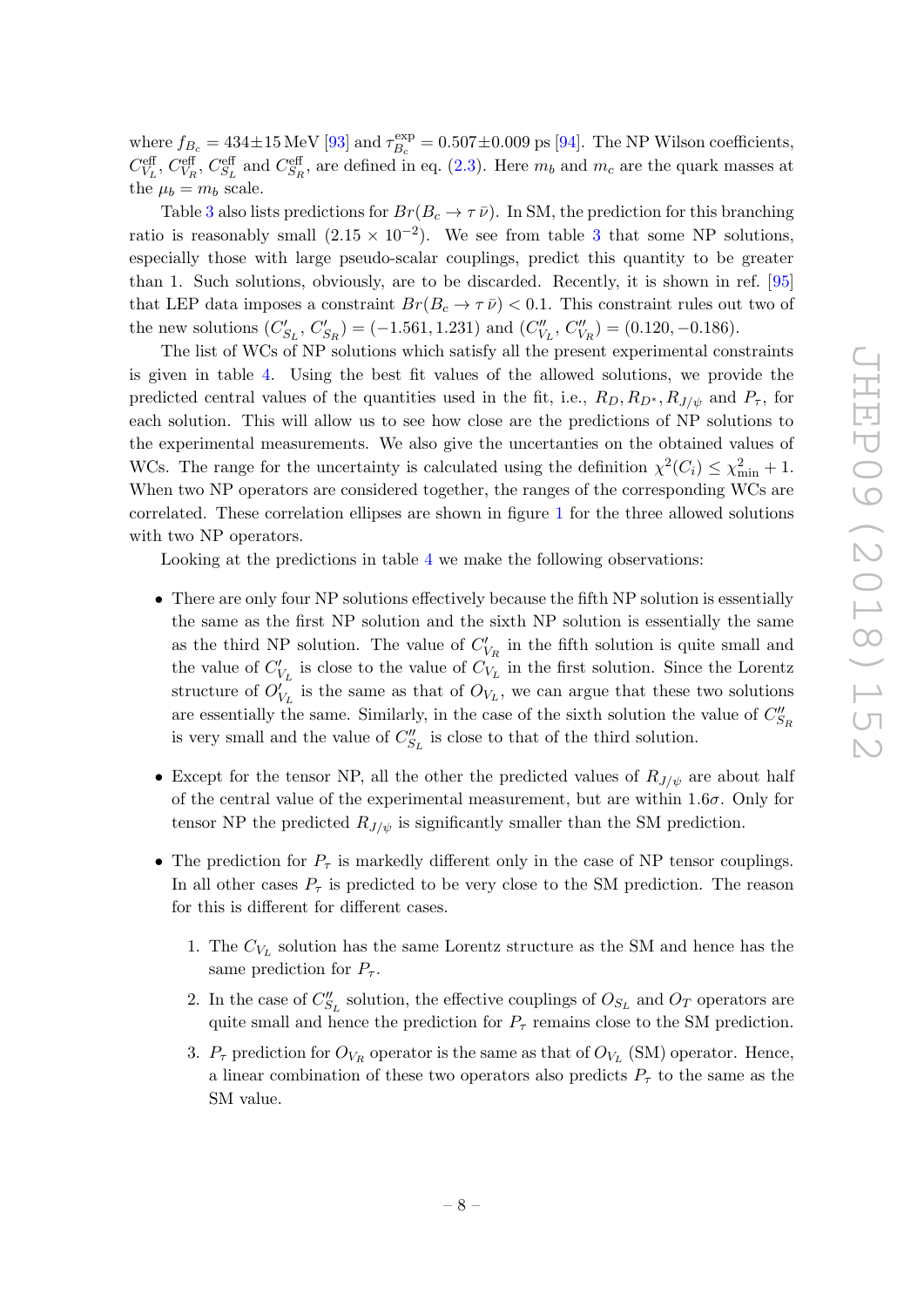<span id="page-9-0"></span>

| Best fit value( $s$ )<br>NP type |                    | $R_D$ | $R_{D^*}$                                                        | $R_{J/\psi}$      | $P_{\tau}$         |  |
|----------------------------------|--------------------|-------|------------------------------------------------------------------|-------------------|--------------------|--|
| SМ                               | $C_i=0$            |       | $0.297 \pm 0.008 \pm 0.253 \pm 0.002$                            | $0.289 \pm 0.007$ | $-0.498 \pm 0.004$ |  |
| $C_{V_L}$                        | $0.149 \pm 0.032$  |       | $0.366 \pm 0.013 \pm 0.313 \pm 0.008$                            | $0.358 \pm 0.012$ | $-0.498 \pm 0.004$ |  |
| $C_T$                            | $0.516 \pm 0.015$  |       | $0.411 \pm 0.012 \mid 0.304 \pm 0.011 \mid 0.202 \pm 0.016 \mid$ |                   | $+0.115 \pm 0.013$ |  |
| $C''_{S_L}$                      | $-0.526 \pm 0.102$ |       | $0.400 \pm 0.020$   $0.307 \pm 0.012$   $0.359 \pm 0.015$        |                   | $-0.484 \pm 0.003$ |  |
| $(C_{V_L}, C_{V_R})$             | $(-1.286, 1.512)$  |       | $0.405 \pm 0.012 \mid 0.305 \pm 0.003 \mid 0.348 \pm 0.008 \mid$ |                   | $-0.499 \pm 0.004$ |  |
| $(C'_{V_L}, C'_{V_R})$           | $(0.124, -0.058)$  |       | $0.406 \pm 0.012 \mid 0.305 \pm 0.003 \mid$                      | $0.349 \pm 0.009$ | $-0.484 \pm 0.005$ |  |
| $(C''_{S_L}, C''_{S_R})$         | $(-0.643,-0.076)$  |       | $0.408 \pm 0.013 \mid 0.305 \pm 0.003 \mid 0.359 \pm 0.005 \mid$ |                   | $-0.477 \pm 0.003$ |  |

Table 4. Best fit values of the coefficients of new physics operators at  $\Lambda = 1 \text{ TeV}$  by making use of data of  $R_D, R_{D^*}, R_{J/\psi}$  and  $P_{\tau}$ . Here we allow only those solutions for which  $\chi^2_{\min} \leq 4.8$  as well as  $Br(B_c \to \tau \bar{\nu}) < 0.1$ . We also provide the predictions of  $R_D$ ,  $R_{D^*}$ ,  $R_{J/\psi}$  and  $P_{\tau}$  for each allowed solutions. We provide the  $1\sigma$  error for 1-parameter fit and only the central values for 2-parameter fit. The  $1\sigma$  ellipses for the three 2-parameter NP solutions are given in figure [1.](#page-9-0) In the first row, the SM values of the observables come from our calculations by setting all NP couplings to zero.



**Figure 1.** The allowed  $1\sigma$  ellipses for the two parameter solutions listed in table [4](#page-9-0).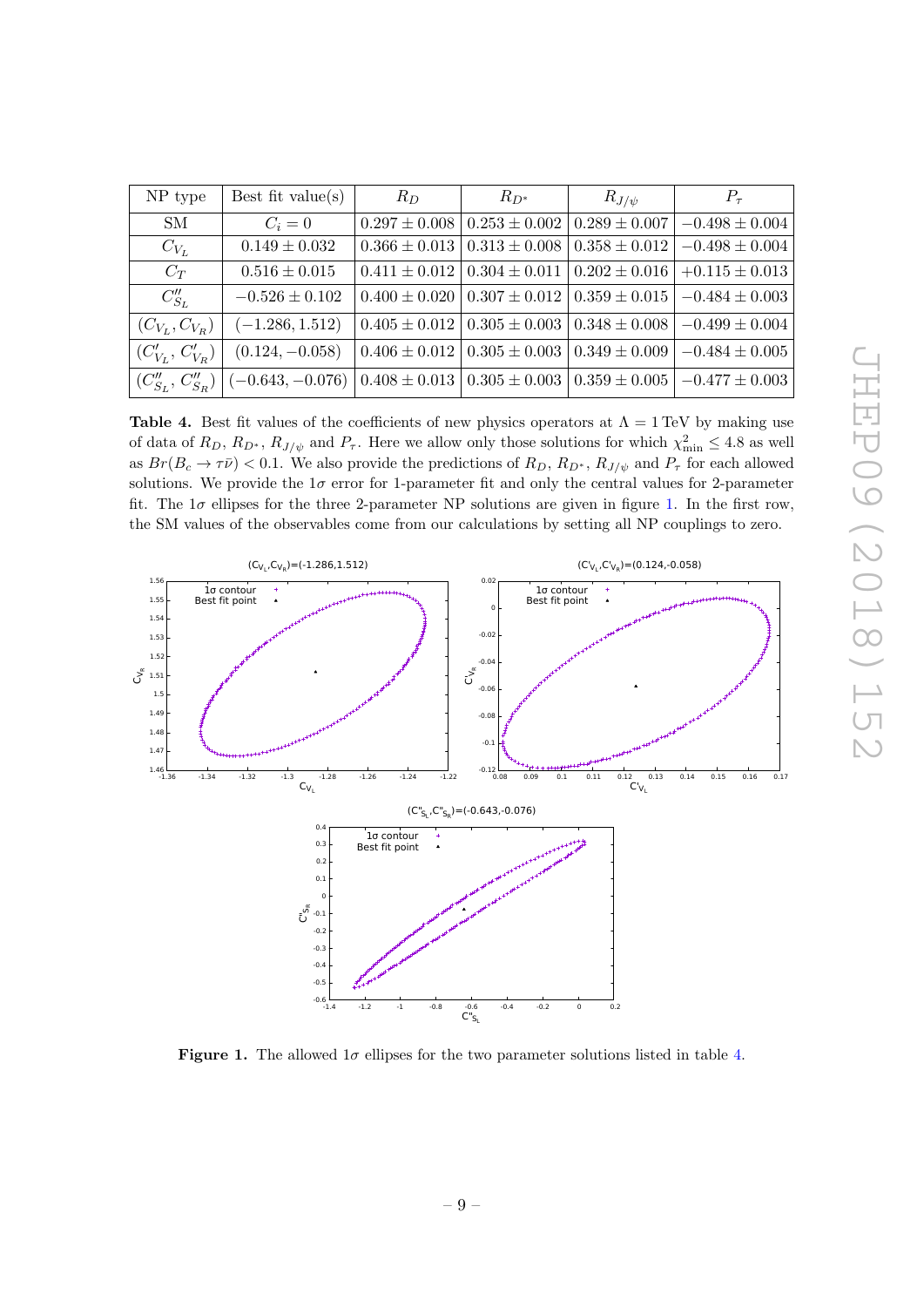### <span id="page-10-0"></span>3 Impact of individual measurements from BaBar, Belle and LHCb

The analyses in the previous section were done using the world averages of  $R_D$  and  $R_{D^*}$ . The initial measurements of BaBar  $[1,2]$  $[1,2]$  $[1,2]$  $[1,2]$  and Belle  $[3,4]$  $[3,4]$  $[3,4]$  $[3,4]$ , where the  $\tau$  lepton was not studied, are well above the SM predictions. More recent measurements, where the experiments tried to reconstruct the  $\tau$  lepton [[5](#page-13-0), [7](#page-13-12), [8\]](#page-13-2), are closer to the SM predictions. However, it must be emphasised that in each case the measured value is larger than the SM prediction.

It is worthwhile to treat each individial measurement as a seperate data point to see how close the predictions of each NP solution are to the corresponding measurement. In this section we do such an analysis by taking all the measurements related to  $b \to c\tau\bar{\nu}$  as individual data points. There are ten such measurements including  $P_{\tau}$  and  $R_{J/\psi}$ . But the measurements of  $R_D$  and  $R_{D^*}$  in BaBar [[2\]](#page-12-1) are correlated. The same is true for the Belle measurement [[3\]](#page-12-2). In addition, the measurement of  $R_{D^*}$  and  $P_{\tau}$  by Belle [[5\]](#page-13-0) is based on the same data set and hence are correlated. We take the best fit value of NP WCs in each case and compute the  $\chi^2$  for each individual measurement. For comparison we do this for SM also. The results are presented in table [5.](#page-11-1) Since some of the measurements are correlated, the  $\chi^2$  for these is computed, taking these correlations into account. Therefore we have only seven individual  $\chi^2$  values listed in table [5](#page-11-1).

From this table we can see the impact of various different measurements on the individual values of  $\chi^2$  as well as the total  $\chi^2$ . First we note that the total  $\chi^2$  is quite large for SM but  $\leq 8$  for all NP solutions. In case of SM, except for BaBar [[2\]](#page-12-1), all other individual  $\chi^2$  values are  $\lesssim 4$ . For all NP solutions, except for tensor solution,  $\chi^2(R_{J/\psi}) \approx 2$  because the NP predictions are typically  $1.5\sigma$  away from the measured central value. Since the tensor NP predicts  $R_{J/\psi}$  significantly smaller than the SM prediction, the corresponding  $\chi^2(R_{J/\psi}) \approx 4$ . All other individual  $\chi^2$  values for all NP solutions satisfy  $\chi^2 \gtrsim 1$ , meaning that the NP solutions do indeed provide a very good fit to each individual measurement.

For the three measurements, where the  $\tau$  lepton is not reconstructed, the NP solutions lead to considerable reduction in the value of  $\chi^2$  from the SM value. For BaBar [[2\]](#page-12-1), this reduction is from 14 to  $\gtrsim$  1. In the case of Belle [[3\]](#page-12-2) and LHCb [[6\]](#page-13-1) the corresponding reduction is from 4 to  $\lesssim 1$ . For the two data points [[5](#page-13-0), [7\]](#page-13-12) where  $\tau$  lepton is reconstructed, the difference between the  $\chi^2$  values of the SM and the NP solutions is quite small. So we note that the need for NP is driven by those measurements where the  $\tau$  lepton was not reconstructed.

# <span id="page-10-1"></span>4 New physics in only  $b \to c \mu \bar{\nu}$

So far, we have discussed scenarios where NP contributes only to  $b \to c \tau \bar{\nu}$  transition. It is also interesting to consider scenarios where the NP is **not** in  $b \to c \tau \bar{\nu}$  but only in  $b \to c \mu \bar{\nu}$ . Such an assumption may give a good fit to  $R_D$  and  $R_{D^*}$  but is likely to disagree with other semi-leptonic decays of B mesons. Belle has measured the two ratios in  $b \to c l \nu$  sector [\[96](#page-18-0)]

<span id="page-10-2"></span>
$$
R_D^{\mu/e} = \frac{\Gamma(B \to D \,\mu \,\nu)}{\Gamma(B \to D \, e \,\nu)} = 0.995 \pm 0.022 \text{(stat.)} \pm 0.039 \text{(syst.),} \tag{4.1}
$$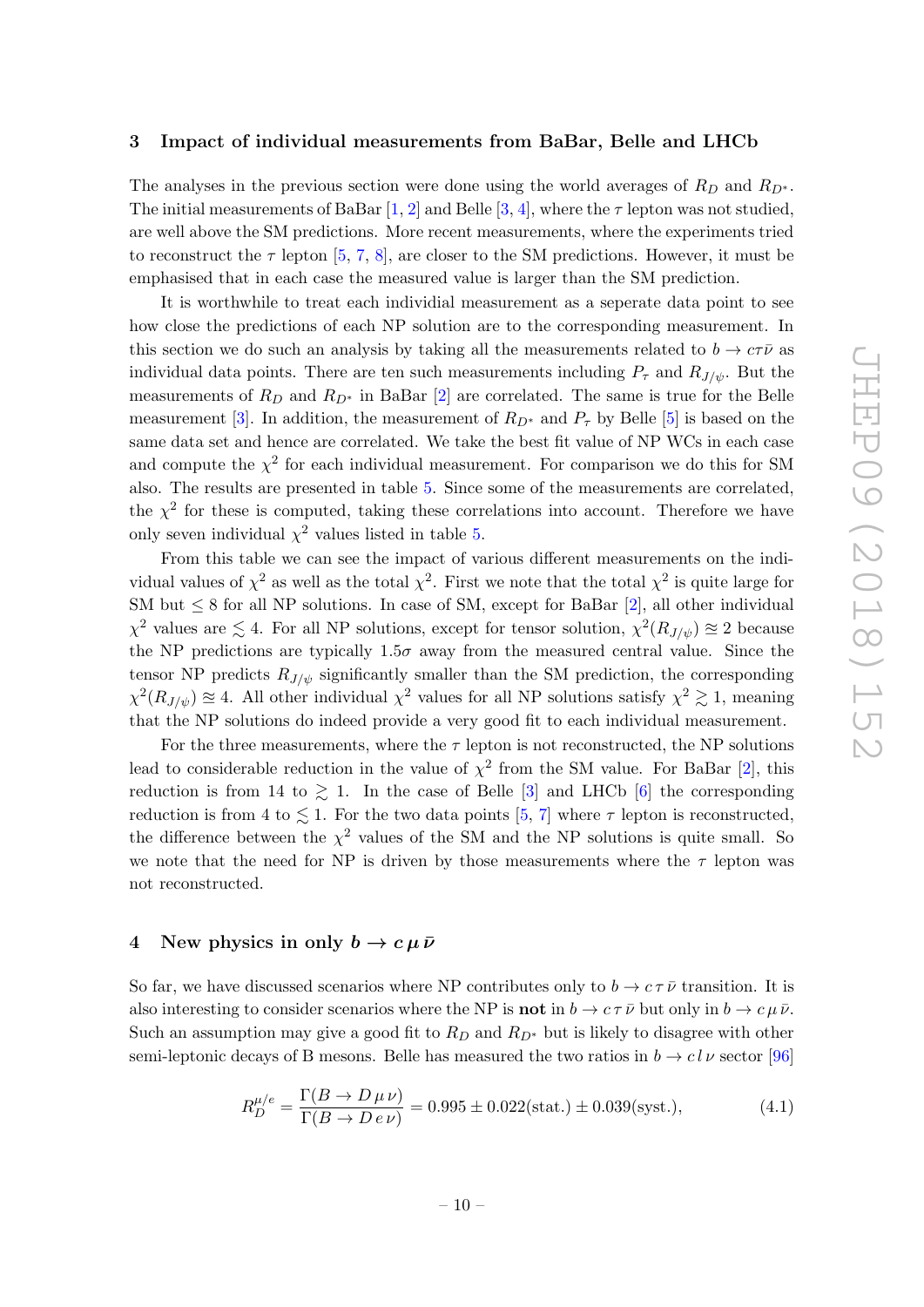<span id="page-11-1"></span>

| NP type                  | Best fit value( $s$ ) | $\chi^2$ (All) | $\chi^2(I)$ | $\chi^2(\text{II})$ | $\chi^2(\text{III})$ | $\chi^2$ (IV) | $\chi^2(V)$ | $\chi^2(VI)$ | $\chi^2(R_{J/\psi})$ |
|--------------------------|-----------------------|----------------|-------------|---------------------|----------------------|---------------|-------------|--------------|----------------------|
| <b>SM</b>                | $C_i=0$               | 28.88          | 14.40       | 4.27                | 2.27                 | 0.12          | 4.22        | 0.77         | 2.82                 |
| $C_{V_L}$                | 0.152                 | 6.03           | 1.76        | 0.29                | 0.14                 | 1.0           | 0.29        | 0.56         | 1.96                 |
| $C_T$                    | 0.519                 | 7.75           | 1.02        | 0.79                | $\Omega$             | 0.99          | 0.49        | 0.34         | 4.08                 |
| $C''_{S_L}$              | $-0.535$              | 5.32           | 1.18        | 0.57                | $\Omega$             | 0.75          | 0.48        | 0.35         | 1.95                 |
| $(C_{V_L}, C_{V_R})$     | $(-1.293, 1.511)$     | 5.46           | 1.21        | 0.54                | $\Omega$             | 0.77          | 0.48        | 0.34         | 2.06                 |
| $(C'_{V_L}, C'_{V_R})$   | $(0.131, -0.052)$     | 5.41           | 1.17        | 0.58                | $\Omega$             | 0.75          | 0.48        | 0.34         | 2.04                 |
| $(C''_{S_L}, C''_{S_R})$ | $(-0.584, -0.032)$    | 5.31           | 1.18        | 0.61                | $\Omega$             | 0.72          | 0.51        | 0.32         | 1.95                 |

**Table 5.** List of  $\chi^2$  values of each individual experiment for SM and for each NP solution. The notations for these experiments are:  $BaBar \rightarrow I$ ,  $Belle'15 \rightarrow II$ ,  $Belle'16-I \rightarrow III$ ,  $Belle'16-II \rightarrow IV$ , LHCb'15 $\rightarrow$ V, LHCb'17 $\rightarrow$ VI.

and [\[97](#page-18-1) ]

<span id="page-11-2"></span>
$$
R_{D^*}^{e/\mu} = \frac{\Gamma(B \to D^* e \nu)}{\Gamma(B \to D^* \mu \nu)} = 1.04 \pm 0.05 \text{(stat.)} \pm 0.01 \text{(syst.)}.
$$
 (4.2)

These ratios are in agreement with their SM expectations. Any NP only in  $b \to c \mu \bar{\nu}$ will spoil this agreement. The small uncertainties in the above measurements will lead to negligibly small NP Wilson coefficients in the  $b \to c \mu \bar{\nu}$  effective Lagrangian. If we take NP only in the muon sector and do a fit using the available experimental data of  $R_D, R_{D^*},$  $R_{J/\psi}, R_D^{\mu/e}$  and  $R_{D^*}^{e/\mu}$ , we get  $\chi^2_{\rm min}$  only a little lower than the  $\chi^2_{\rm SM} = 23$ . In particular, we get the  $\chi^2_{\rm min} > 19$  for one parameter fit and  $\chi^2_{\rm min} > 17.5$  for two parameter fit. Hence, we can conclude that NP in only  $b \to c \mu \bar{\nu}$  is not a viable explanation for  $R_D/R_{D^*}$  anomaly. However, it is possible to satisfy the constraints in eqs.  $(4.1)$  and  $(4.2)$  by assuming that the NP contribution to the decay  $b \to c \mu \bar{\nu}$  is identical to the NP contribution to the decay  $b \to c e \bar{\nu}$ . Then experimental constraints on  $R_D/R_{D^*}$  require the NP WCs in  $b \to c \mu \bar{\nu}$ transition to be similar in magnitude to those listed in table [4](#page-9-0) but of opposite sign.

#### <span id="page-11-0"></span>5 Conclusions

In this work we have done a refit of NP expressions for  $R_D$  and  $R_{D^*}$  with the new world averages. Since these values have slightly less tension with SM more NP solutions are allowed. About a third of these solutions, especially those with scalar/pseudoscalar NP operators, do not satisfy the constraint from  $Br(B_c \to \tau \bar{\nu})$  and hence are rejected. Among the allowed solutions, a number of them are degenarate to one another because they have the same magnitudes of vector and axial-vector couplings in  $b \to c\tau\bar{\nu}$  transition. It is impossible to distinguish between two solutions, which differ from each other only by a sign of the amplitude, by studying only those processes driven by  $b \to c\tau\bar{\nu}$  transition.

All these NP solutions are still allowed when  $R_{J/\psi}$  is included in the fit. Except for the tensor NP solution, they all have  $R_{J/\psi} = 0.35 - 0.36$ , significantly smaller than the present central value 0 .71. Since the experimental uncertainties are large these predictions do fall within the 90% C.L. range. However, the following observation is in order. The phase space ratio for  $b \to c \tau \bar{\nu}$ :  $b \to c \mu \bar{\nu}$  is 0.37. If there were no hadronization effects, LFU predicts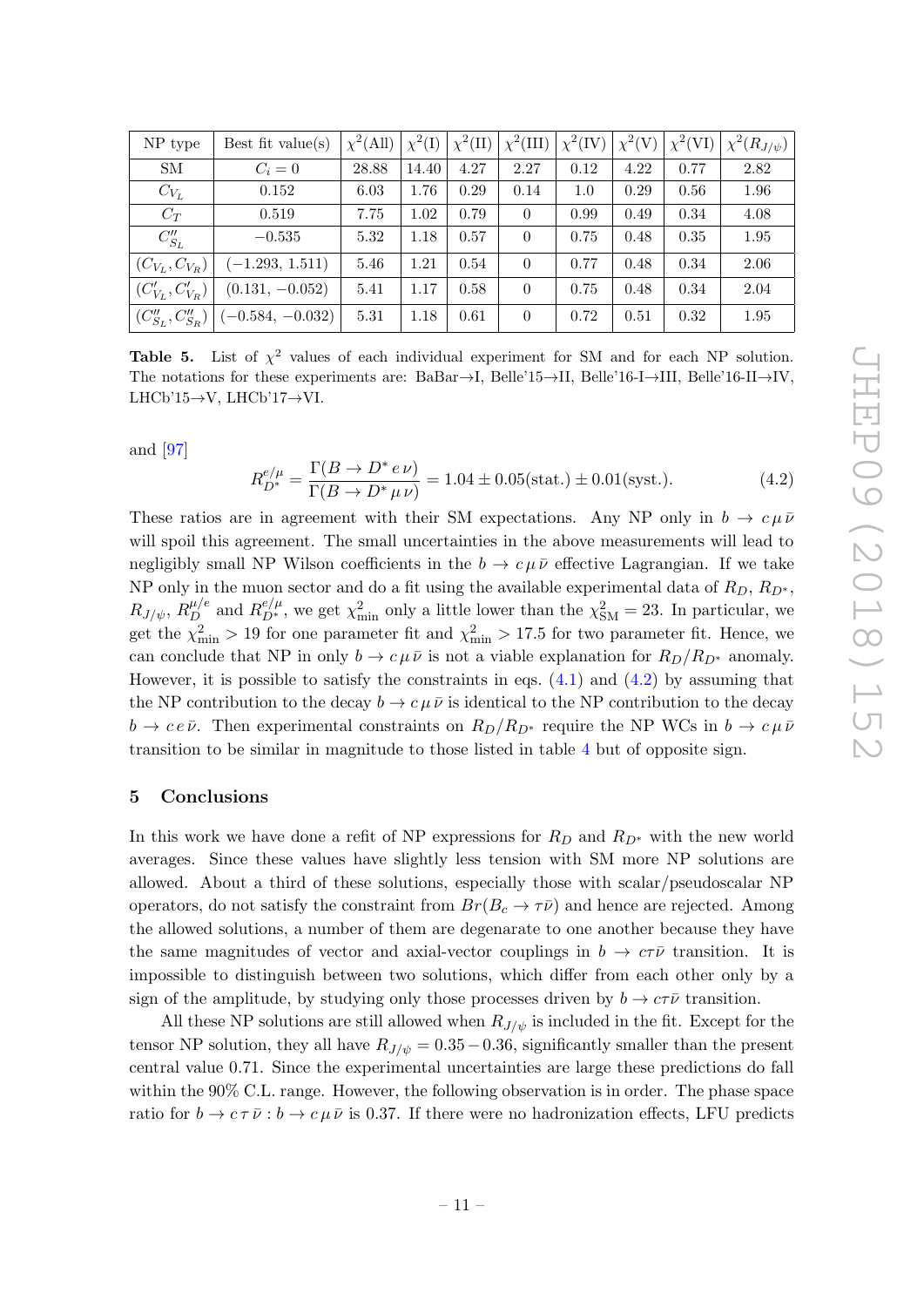that  $R_D$ ,  $R_{D^*}$  and  $R_{J/\psi}$  should all be equal to this ratio. The predicted values of these quantities in SM are indeed different because of different hadronization dynamics. Given that the measured values of  $R_D$  and  $R_{D^*}$  are larger only by about  $20-30\%$  compared to SM, we expect the NP to change the amplitudes by about  $10-15\%$ . The present central value of  $R_{J/\psi}$  is about 2.5 times the SM prediction. An NP amplitude consistent with  $R_D$  and  $R_{D^*}$  can change  $R_{J/\psi}$  by a maximum of 30%. It is impossible to obtain a 100% increase in the value of  $R_{J/\psi}$  without a violent disagreement with  $R_D$  and/or  $R_{D^*}$ . Hence, we believe that a future measurement of  $R_{J/\psi}$  must necessarily have a smaller central value. If later measurements of  $R_{J/\psi}$  find it to be smaller than the SM prediction, then tensor NP is the likely solution.

By performing fit including all available data on  $b \to c \tau \bar{\nu}$  transition, we identify all allowed NP solutions and show that there are essentially only four NP solutions. We have also done the calculation using the measurements of  $R_D$ ,  $R_{D^*}$ ,  $P_{\tau}$  and  $R_{J/\psi}$  for each individual experiment. We note that the need for NP is driven by those measurements where the  $\tau$  lepton was not studied. Further, we demonstrate that NP only in  $b \to c \mu \bar{\nu}$ does not provide a viable solution to the  $R_D/R_{D^*}$  anomaly.

We also note from table [4](#page-9-0) that tensor NP can also be distinguished by means of tau polarization  $P_{\tau}$ . In ref. [\[31\]](#page-14-2), it was shown that the  $D^*$  polarization fraction is also effective in distinguishing the tensor NP solution. To make a distinction between the rest of the solutions we need other angular variables such as forward-backward asymmetry and longitudinal-transverse asymmetry. This problem is studied in ref. [\[98\]](#page-18-2).

## Acknowledgments

SUS thanks the theory group of CERN for their hospitality when this paper is being finalized. He also thanks Concezio Bozzi and Greg Ciezarek for valuable discussions.

Open Access. This article is distributed under the terms of the Creative Commons Attribution License [\(CC-BY 4.0\)](https://creativecommons.org/licenses/by/4.0/), which permits any use, distribution and reproduction in any medium, provided the original author(s) and source are credited.

#### References

- <span id="page-12-0"></span>[1] BABAR collaboration, J.P. Lees et al., Evidence for an excess of  $\bar{B} \to D^{(*)}\tau^- \bar{\nu}_{\tau}$  decays, [Phys. Rev. Lett.](https://doi.org/10.1103/PhysRevLett.109.101802) 109 (2012) 101802 [[arXiv:1205.5442](https://arxiv.org/abs/1205.5442)] [IN[SPIRE](https://inspirehep.net/search?p=find+EPRINT+arXiv:1205.5442)].
- <span id="page-12-1"></span>[2] BABAR collaboration, J.P. Lees et al., *Measurement of an Excess of*  $\bar{B} \to D^{(*)}\tau^-\bar{\nu}_{\tau}$  *Decays* and Implications for Charged Higgs Bosons, Phys. Rev. D 88 [\(2013\) 072012](https://doi.org/10.1103/PhysRevD.88.072012) [[arXiv:1303.0571](https://arxiv.org/abs/1303.0571)] [IN[SPIRE](https://inspirehep.net/search?p=find+EPRINT+arXiv:1303.0571)].
- <span id="page-12-2"></span>[3] BELLE collaboration, M. Huschle et al., Measurement of the branching ratio of  $\bar{B}\to D^{(*)}\tau^-\bar{\nu}_\tau$  relative to  $\bar{B}\to D^{(*)}\ell^-\bar{\nu}_\ell$  decays with hadronic tagging at Belle, [Phys. Rev.](https://doi.org/10.1103/PhysRevD.92.072014) D 92 [\(2015\) 072014](https://doi.org/10.1103/PhysRevD.92.072014) [[arXiv:1507.03233](https://arxiv.org/abs/1507.03233)] [IN[SPIRE](https://inspirehep.net/search?p=find+EPRINT+arXiv:1507.03233)].
- <span id="page-12-3"></span>[4] BELLE collaboration, Y. Sato et al., *Measurement of the branching ratio of*  $\bar{B}^0 \to D^{*+}\tau^-\bar{\nu}_{\tau}$ relative to  $\bar{B}^0 \to D^{*+} \ell^- \bar{\nu}_{\ell}$  decays with a semileptonic tagging method, [Phys. Rev.](https://doi.org/10.1103/PhysRevD.94.072007) **D** 94 [\(2016\) 072007](https://doi.org/10.1103/PhysRevD.94.072007) [[arXiv:1607.07923](https://arxiv.org/abs/1607.07923)] [IN[SPIRE](https://inspirehep.net/search?p=find+EPRINT+arXiv:1607.07923)].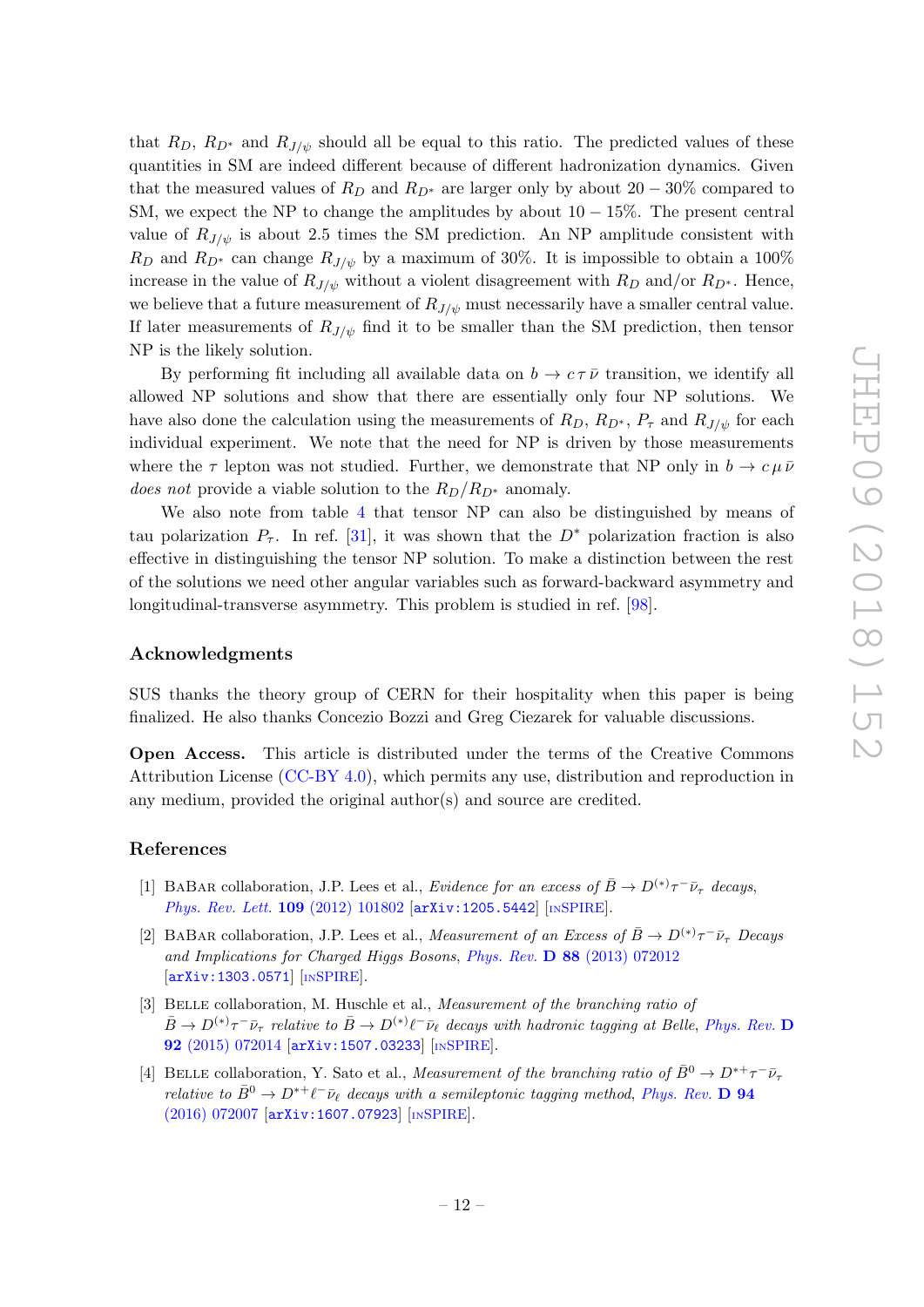- <span id="page-13-0"></span>[5] BELLE collaboration, S. Hirose et al., Measurement of the  $\tau$  lepton polarization and  $R(D^*)$  in the decay  $\bar{B} \to D^* \tau^- \bar{\nu}_{\tau}$ , [Phys. Rev. Lett.](https://doi.org/10.1103/PhysRevLett.118.211801) 118 (2017) 211801 [[arXiv:1612.00529](https://arxiv.org/abs/1612.00529)] [IN[SPIRE](https://inspirehep.net/search?p=find+EPRINT+arXiv:1612.00529)].
- <span id="page-13-1"></span>[6] LHCb collaboration, Measurement of the ratio of branching fractions  $\mathcal{B}(\bar{B}^0 \to D^{*+}\tau^-\bar{\nu}_{\tau})/\mathcal{B}(\bar{B}^0 \to D^{*+}\mu^-\bar{\nu}_{\mu}),$  [Phys. Rev. Lett.](https://doi.org/10.1103/PhysRevLett.115.159901) 115 (2015) 111803 [Erratum ibid. 115 (2015) 159901] [[arXiv:1506.08614](https://arxiv.org/abs/1506.08614)] [IN[SPIRE](https://inspirehep.net/search?p=find+EPRINT+arXiv:1506.08614)].
- <span id="page-13-12"></span>[7] LHCb collaboration, *Measurement of the ratio of the*  $B^0 \to D^{*-} \tau^+ \nu_{\tau}$  and  $B^0 \to D^{*-} \mu^+ \nu_{\mu}$ branching fractions using three-prong  $\tau$ -lepton decays, [Phys. Rev. Lett.](https://doi.org/10.1103/PhysRevLett.120.171802) 120 (2018) 171802 [[arXiv:1708.08856](https://arxiv.org/abs/1708.08856)] [IN[SPIRE](https://inspirehep.net/search?p=find+EPRINT+arXiv:1708.08856)].
- <span id="page-13-2"></span>[8] LHCb collaboration, Test of Lepton Flavor Universality by the measurement of the  $B^0 \to D^{*-} \tau^+ \nu_{\tau}$  branching fraction using three-prong  $\tau$  decays, [Phys. Rev.](https://doi.org/10.1103/PhysRevD.97.072013) **D 97** (2018) [072013](https://doi.org/10.1103/PhysRevD.97.072013) [[arXiv:1711.02505](https://arxiv.org/abs/1711.02505)] [IN[SPIRE](https://inspirehep.net/search?p=find+EPRINT+arXiv:1711.02505)].
- <span id="page-13-3"></span>[9] S. Aoki et al., Review of lattice results concerning low-energy particle physics , [Eur. Phys. J.](https://doi.org/10.1140/epjc/s10052-016-4509-7) C 77 [\(2017\) 112](https://doi.org/10.1140/epjc/s10052-016-4509-7) [[arXiv:1607.00299](https://arxiv.org/abs/1607.00299)] [IN[SPIRE](https://inspirehep.net/search?p=find+EPRINT+arXiv:1607.00299)].
- <span id="page-13-4"></span>[10] S. Fajfer, J.F. Kamenik and I. Nisandzic, On the  $B \to D^* \tau \bar{\nu}_{\tau}$  Sensitivity to New Physics, Phys. Rev. **D 85** [\(2012\) 094025](https://doi.org/10.1103/PhysRevD.85.094025) [[arXiv:1203.2654](https://arxiv.org/abs/1203.2654)] [IN[SPIRE](https://inspirehep.net/search?p=find+EPRINT+arXiv:1203.2654)].
- <span id="page-13-5"></span>[11] <http://www.slac.stanford.edu/xorg/hfag/semi/fpcp17/RDRDs.html> .
- <span id="page-13-6"></span>[12] D. Bigi and P. Gambino, *Revisiting*  $B \to D\ell\nu$ , *Phys. Rev.* **D 94** [\(2016\) 094008](https://doi.org/10.1103/PhysRevD.94.094008) [[arXiv:1606.08030](https://arxiv.org/abs/1606.08030)] [IN[SPIRE](https://inspirehep.net/search?p=find+EPRINT+arXiv:1606.08030)].
- [13] F.U. Bernlochner, Z. Ligeti, M. Papucci and D.J. Robinson, Combined analysis of semileptonic B decays to D and  $D^*$ :  $R(D^{(*)})$ ,  $|V_{cb}|$  and new physics, [Phys. Rev.](https://doi.org/10.1103/PhysRevD.95.115008) D 95 [\(2017\) 115008](https://doi.org/10.1103/PhysRevD.95.115008) [Erratum ibid. D 97 (2018) 059902] [[arXiv:1703.05330](https://arxiv.org/abs/1703.05330)] [IN[SPIRE](https://inspirehep.net/search?p=find+EPRINT+arXiv:1703.05330)].
- [14] D. Bigi, P. Gambino and S. Schacht,  $R(D^*)$ ,  $|V_{cb}|$  and the Heavy Quark Symmetry relations between form factors, JHEP 11 [\(2017\) 061](https://doi.org/10.1007/JHEP11(2017)061) [[arXiv:1707.09509](https://arxiv.org/abs/1707.09509)] [IN[SPIRE](https://inspirehep.net/search?p=find+EPRINT+arXiv:1707.09509)].
- [15] S. Jaiswal, S. Nandi and S.K. Patra, Extraction of  $|V_{cb}|$  from  $B \to D^{(*)} \ell \nu_{\ell}$  and the Standard Model predictions of  $R(D^{(*)})$ , JHEP 12 [\(2017\) 060](https://doi.org/10.1007/JHEP12(2017)060) [[arXiv:1707.09977](https://arxiv.org/abs/1707.09977)] [IN[SPIRE](https://inspirehep.net/search?p=find+EPRINT+arXiv:1707.09977)].
- <span id="page-13-7"></span>[16] S. de Boer, T. Kitahara and I. Nisandzic, Soft-Photon Corrections to  $\bar{B} \to D\tau^- \bar{\nu}_{\tau}$  Relative to  $\bar{B} \to D \mu^- \bar{\nu}_{\mu}$ , [Phys. Rev. Lett.](https://doi.org/10.1103/PhysRevLett.120.261804) 120 (2018) 261804 [[arXiv:1803.05881](https://arxiv.org/abs/1803.05881)] [IN[SPIRE](https://inspirehep.net/search?p=find+EPRINT+arXiv:1803.05881)].
- <span id="page-13-8"></span>[17] M. Tanaka and R. Watanabe, New physics in the weak interaction of  $\bar{B} \to D^{(*)}\tau\bar{\nu}$ , [Phys.](https://doi.org/10.1103/PhysRevD.87.034028) Rev. **D 87** [\(2013\) 034028](https://doi.org/10.1103/PhysRevD.87.034028) [[arXiv:1212.1878](https://arxiv.org/abs/1212.1878)] [IN[SPIRE](https://inspirehep.net/search?p=find+EPRINT+arXiv:1212.1878)].
- <span id="page-13-9"></span>[18] LHCb collaboration, Measurement of the ratio of branching fractions  $\mathcal{B}(B_c^+ \to J/\psi \tau^+ \nu_\tau)/\mathcal{B}(B_c^+ \to J/\psi \mu^+ \nu_\mu)$ , [LHCb-PAPER-2017-035](http://cds.cern.ch/record/2293066) (2017).
- <span id="page-13-10"></span>[19] R. Dutta and A. Bhol,  $B_c \to (J/\psi, \eta_c) \tau \nu$  semileptonic decays within the standard model and beyond, Phys. Rev. D 96 [\(2017\) 076001](https://doi.org/10.1103/PhysRevD.96.076001) [[arXiv:1701.08598](https://arxiv.org/abs/1701.08598)] [IN[SPIRE](https://inspirehep.net/search?p=find+EPRINT+arXiv:1701.08598)].
- <span id="page-13-11"></span>[20] S. Fajfer, J.F. Kamenik, I. Nisandzic and J. Zupan, Implications of Lepton Flavor Universality Violations in B Decays, [Phys. Rev. Lett.](https://doi.org/10.1103/PhysRevLett.109.161801) 109 (2012) 161801 [arXiv: 1206.1872] [IN[SPIRE](https://inspirehep.net/search?p=find+EPRINT+arXiv:1206.1872)].
- [21] R. Alonso, B. Grinstein and J. Martin Camalich, Lepton universality violation and lepton  $flavor\ conservation\ in\ B-meson\ decays,\ JHEP\ {\bf 10}\ (2015) \ 184\ [\rm{arXiv:1505.05164}]\ [mSPIRE].$  $flavor\ conservation\ in\ B-meson\ decays,\ JHEP\ {\bf 10}\ (2015) \ 184\ [\rm{arXiv:1505.05164}]\ [mSPIRE].$  $flavor\ conservation\ in\ B-meson\ decays,\ JHEP\ {\bf 10}\ (2015) \ 184\ [\rm{arXiv:1505.05164}]\ [mSPIRE].$  $flavor\ conservation\ in\ B-meson\ decays,\ JHEP\ {\bf 10}\ (2015) \ 184\ [\rm{arXiv:1505.05164}]\ [mSPIRE].$  $flavor\ conservation\ in\ B-meson\ decays,\ JHEP\ {\bf 10}\ (2015) \ 184\ [\rm{arXiv:1505.05164}]\ [mSPIRE].$
- [22] M.A. Ivanov, J.G. Körner and C.-T. Tran, *Probing new physics in*  $\bar{B}^0 \to D^{(*)}\tau^- \bar{\nu}_{\tau}$  using the longitudinal, transverse and normal polarization components of the tau lepton, [Phys. Rev.](https://doi.org/10.1103/PhysRevD.95.036021)  $D$ 95 [\(2017\) 036021](https://doi.org/10.1103/PhysRevD.95.036021) [[arXiv:1701.02937](https://arxiv.org/abs/1701.02937)] [IN[SPIRE](https://inspirehep.net/search?p=find+EPRINT+arXiv:1701.02937)].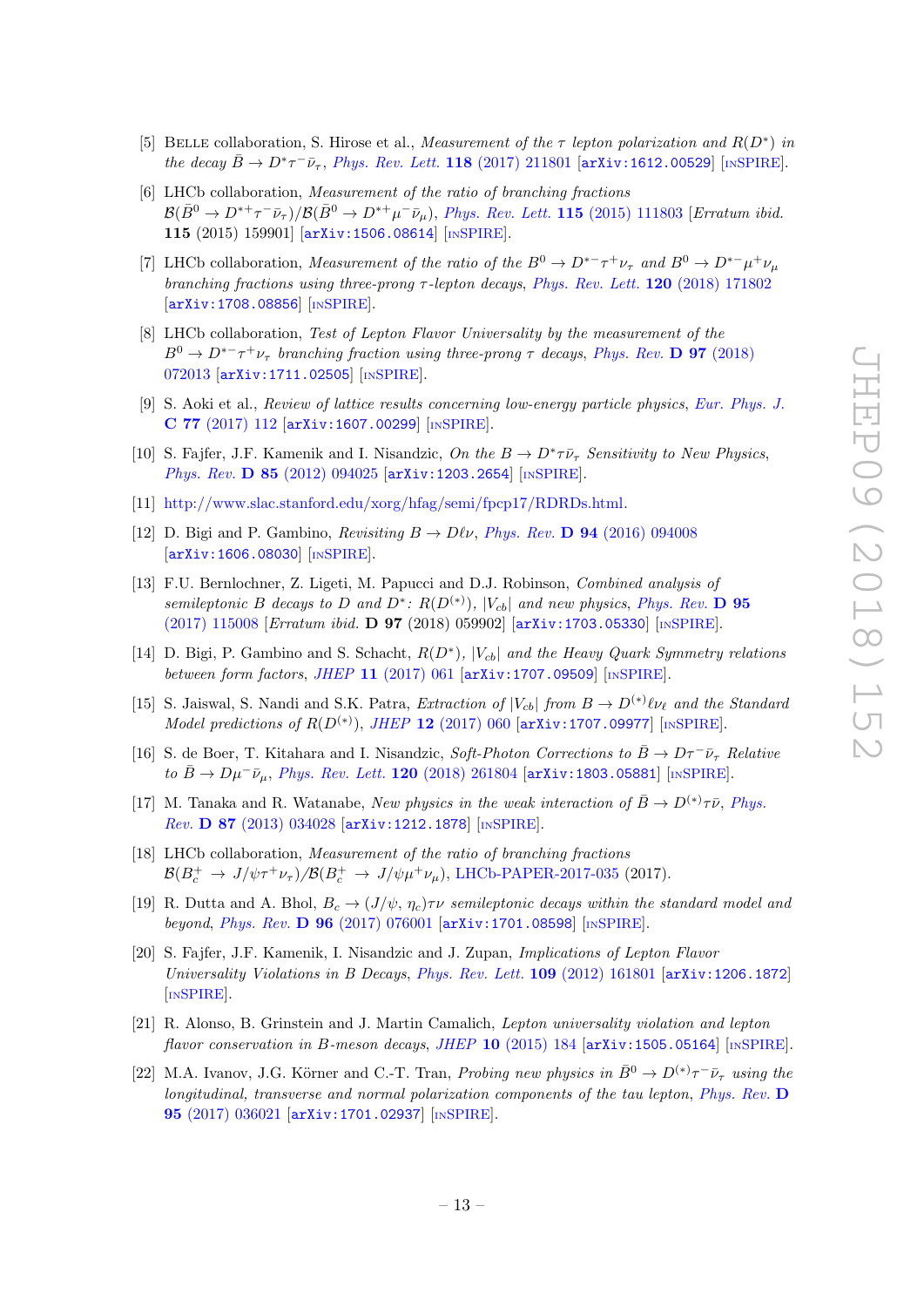- [23] A. Datta, M. Duraisamy and D. Ghosh, *Diagnosing New Physics in*  $b \to c \tau \nu_{\tau}$  decays in the light of the recent BaBar result, Phys. Rev.  $\bf{D} 86$  [\(2012\) 034027](https://doi.org/10.1103/PhysRevD.86.034027) [[arXiv:1206.3760](https://arxiv.org/abs/1206.3760)] [IN[SPIRE](https://inspirehep.net/search?p=find+EPRINT+arXiv:1206.3760)].
- [24] P. Biancofiore, P. Colangelo and F. De Fazio, On the anomalous enhancement observed in  $B \to D^{(*)}\tau\bar{\nu}_{\tau}$  decays, Phys. Rev. **D 87** [\(2013\) 074010](https://doi.org/10.1103/PhysRevD.87.074010) [[arXiv:1302.1042](https://arxiv.org/abs/1302.1042)] [IN[SPIRE](https://inspirehep.net/search?p=find+EPRINT+arXiv:1302.1042)].
- [25] M. Duraisamy and A. Datta, The Full  $B \to D^* \tau^- \bar{\nu_{\tau}}$  Angular Distribution and CP-violating Triple Products , JHEP 09 [\(2013\) 059](https://doi.org/10.1007/JHEP09(2013)059) [[arXiv:1302.7031](https://arxiv.org/abs/1302.7031)] [IN[SPIRE](https://inspirehep.net/search?p=find+EPRINT+arXiv:1302.7031)].
- [26] M. Duraisamy, P. Sharma and A. Datta,  $Azimuthal$   $B \to D^* \tau^- \bar{\nu_{\tau}}$  angular distribution with tensor operators, *Phys. Rev.* **D 90** [\(2014\) 074013](https://doi.org/10.1103/PhysRevD.90.074013) [[arXiv:1405.3719](https://arxiv.org/abs/1405.3719)] [IN[SPIRE](https://inspirehep.net/search?p=find+EPRINT+arXiv:1405.3719)].
- [27] Y. Sakaki, M. Tanaka, A. Tayduganov and R. Watanabe, Probing New Physics with  $q^2$ distributions in  $\bar{B} \to D^{(*)}\tau\bar{\nu}$ , Phys. Rev. **D 91** [\(2015\) 114028](https://doi.org/10.1103/PhysRevD.91.114028) [[arXiv:1412.3761](https://arxiv.org/abs/1412.3761)] [IN[SPIRE](https://inspirehep.net/search?p=find+EPRINT+arXiv:1412.3761)].
- <span id="page-14-0"></span>[28] M. Freytsis, Z. Ligeti and J.T. Ruderman, Flavor models for  $\bar{B} \to D^{(*)}\tau\bar{\nu}$ , [Phys. Rev.](https://doi.org/10.1103/PhysRevD.92.054018) D 92  $(2015)$  054018  $[$ [arXiv:1506.08896](https://arxiv.org/abs/1506.08896) $]$   $[$ IN[SPIRE](https://inspirehep.net/search?p=find+EPRINT+arXiv:1506.08896) $]$ .
- [29] D. Becirevic, S. Fajfer, I. Nisandzic and A. Tayduganov, Angular distributions of  $\bar{B} \to D^{(*)} \ell \bar{\nu}_{\ell}$  decays and search of New Physics, [arXiv:1602.03030](https://arxiv.org/abs/1602.03030) [IN[SPIRE](https://inspirehep.net/search?p=find+EPRINT+arXiv:1602.03030)].
- [30] R. Alonso, A. Kobach and J. Martin Camalich, New physics in the kinematic distributions of  $\bar{B} \to D^{(*)}\tau^- (\to \ell^- \bar{\nu}_{\ell} \nu_{\tau}) \bar{\nu}_{\tau}$ , Phys. Rev. **D 94** [\(2016\) 094021](https://doi.org/10.1103/PhysRevD.94.094021) [[arXiv:1602.07671](https://arxiv.org/abs/1602.07671)] [IN[SPIRE](https://inspirehep.net/search?p=find+EPRINT+arXiv:1602.07671)].
- <span id="page-14-2"></span>[31] A.K. Alok, D. Kumar, S. Kumbhakar and S.U. Sankar,  $D^*$  polarization as a probe to discriminate new physics in  $\bar{B} \to D^* \tau \bar{\nu}$ , Phys. Rev. **D 95** [\(2017\) 115038](https://doi.org/10.1103/PhysRevD.95.115038) [[arXiv:1606.03164](https://arxiv.org/abs/1606.03164)] [IN[SPIRE](https://inspirehep.net/search?p=find+EPRINT+arXiv:1606.03164)].
- [32] M.A. Ivanov, J.G. Körner and C.-T. Tran, Analyzing new physics in the decays  $\bar{B}^0 \to D^{(*)}\tau^-\bar{\nu}_{\tau}$  with form factors obtained from the covariant quark model, [Phys. Rev.](https://doi.org/10.1103/PhysRevD.94.094028) D 94 [\(2016\) 094028](https://doi.org/10.1103/PhysRevD.94.094028) [[arXiv:1607.02932](https://arxiv.org/abs/1607.02932)] [IN[SPIRE](https://inspirehep.net/search?p=find+EPRINT+arXiv:1607.02932)].
- [33] Z. Ligeti, M. Papucci and D.J. Robinson, New Physics in the Visible Final States of  $B \to D^{(*)}\tau \nu, \ JHEP$  01 [\(2017\) 083](https://doi.org/10.1007/JHEP01(2017)083) [[arXiv:1610.02045](https://arxiv.org/abs/1610.02045)] [IN[SPIRE](https://inspirehep.net/search?p=find+EPRINT+arXiv:1610.02045)].
- [34] D. Bardhan, P. Byakti and D. Ghosh, A closer look at the  $R_D$  and  $R_{D^*}$  anomalies, [JHEP](https://doi.org/10.1007/JHEP01(2017)125) 01 [\(2017\) 125](https://doi.org/10.1007/JHEP01(2017)125) [[arXiv:1610.03038](https://arxiv.org/abs/1610.03038)] [IN[SPIRE](https://inspirehep.net/search?p=find+EPRINT+arXiv:1610.03038)].
- [35] C.S. Kim, G. Lopez-Castro, S.L. Tostado and A. Vicente, Remarks on the Standard Model predictions for  $R(D)$  and  $R(D^*)$ , *Phys. Rev.* **D 95** [\(2017\) 013003](https://doi.org/10.1103/PhysRevD.95.013003) [[arXiv:1610.04190](https://arxiv.org/abs/1610.04190)] [IN[SPIRE](https://inspirehep.net/search?p=find+EPRINT+arXiv:1610.04190)].
- [36] R. Dutta and A. Bhol,  $b \to (c, u)$ ,  $\tau \nu$  leptonic and semileptonic decays within an effective field theory approach, Phys. Rev. D  $96$  [\(2017\) 036012](https://doi.org/10.1103/PhysRevD.96.036012)  $\text{arXiv:1611.00231}$  $\text{arXiv:1611.00231}$  $\text{arXiv:1611.00231}$  [IN[SPIRE](https://inspirehep.net/search?p=find+EPRINT+arXiv:1611.00231)].
- [37] S. Bhattacharya, S. Nandi and S.K. Patra, *Looking for possible new physics in*  $B \to D^{(*)} \tau \nu_{\tau}$ in light of recent data, Phys. Rev. D  $95$  [\(2017\) 075012](https://doi.org/10.1103/PhysRevD.95.075012) [[arXiv:1611.04605](https://arxiv.org/abs/1611.04605)] [IN[SPIRE](https://inspirehep.net/search?p=find+EPRINT+arXiv:1611.04605)].
- <span id="page-14-1"></span>[38] R. Alonso, B. Grinstein and J. Martin Camalich, Lifetime of  $B_c^-$  Constrains Explanations for Anomalies in  $B \to D^{(*)}\tau \nu$ , [Phys. Rev. Lett.](https://doi.org/10.1103/PhysRevLett.118.081802) **118** (2017) 081802 [[arXiv:1611.06676](https://arxiv.org/abs/1611.06676)] [IN[SPIRE](https://inspirehep.net/search?p=find+EPRINT+arXiv:1611.06676)].
- [39] R. Alonso, J. Martin Camalich and S. Westhoff, Tau properties in  $B \to D\tau\nu$  from visible  $\emph{final-state kinematics}, \emph{Phys. Rev.} \ \textbf{D} \ \textbf{95} \ (2017) \ 093006 \ [\text{arXiv:1702.02773}] \ [\text{nSPIRE}] .$  $\emph{final-state kinematics}, \emph{Phys. Rev.} \ \textbf{D} \ \textbf{95} \ (2017) \ 093006 \ [\text{arXiv:1702.02773}] \ [\text{nSPIRE}] .$  $\emph{final-state kinematics}, \emph{Phys. Rev.} \ \textbf{D} \ \textbf{95} \ (2017) \ 093006 \ [\text{arXiv:1702.02773}] \ [\text{nSPIRE}] .$  $\emph{final-state kinematics}, \emph{Phys. Rev.} \ \textbf{D} \ \textbf{95} \ (2017) \ 093006 \ [\text{arXiv:1702.02773}] \ [\text{nSPIRE}] .$  $\emph{final-state kinematics}, \emph{Phys. Rev.} \ \textbf{D} \ \textbf{95} \ (2017) \ 093006 \ [\text{arXiv:1702.02773}] \ [\text{nSPIRE}] .$
- [40] M. Jung and D.M. Straub, *Constraining new physics in*  $b \to c l \nu$  transitions, [arXiv:1801.01112](https://arxiv.org/abs/1801.01112) [IN[SPIRE](https://inspirehep.net/search?p=find+EPRINT+arXiv:1801.01112)].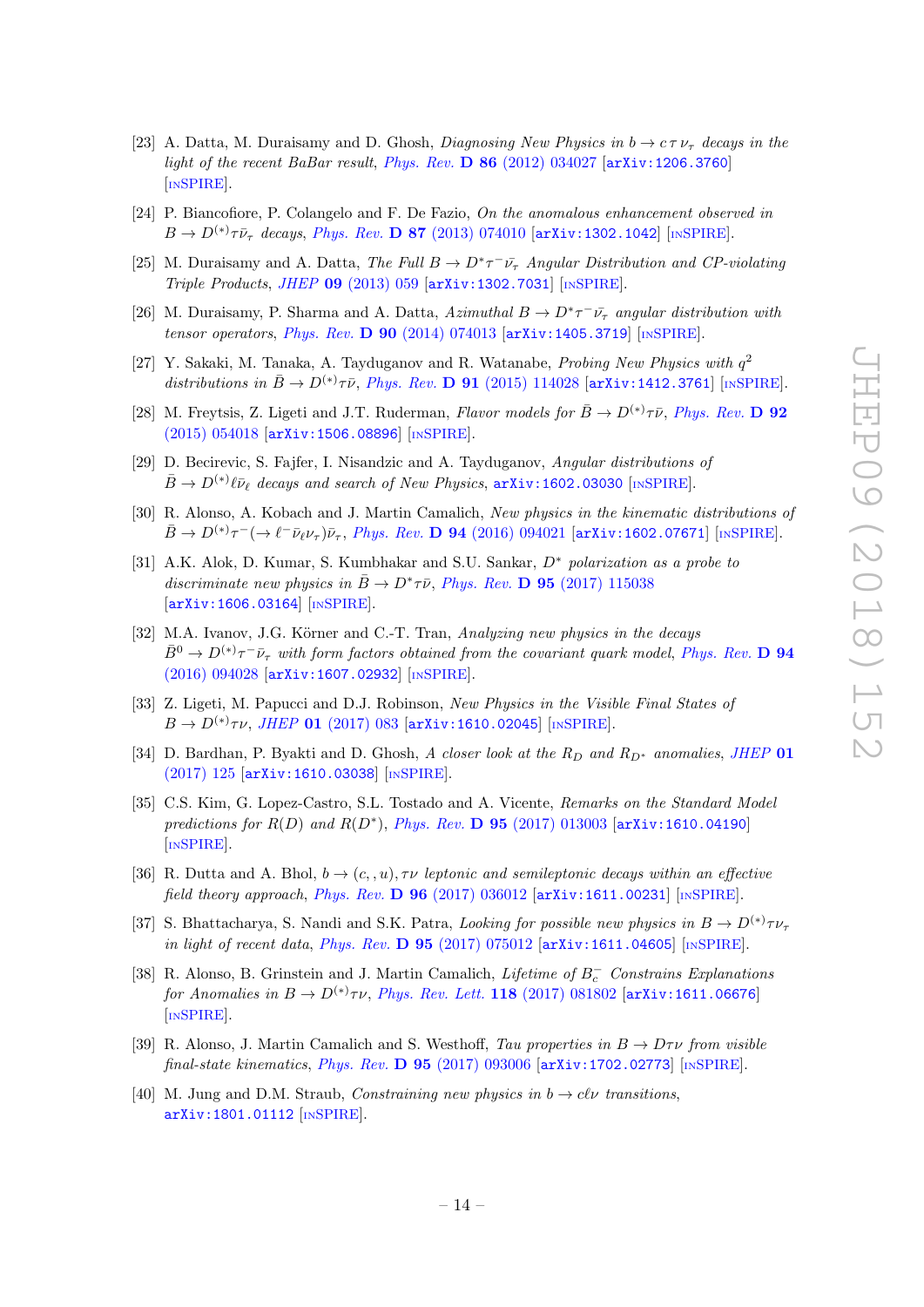- <span id="page-15-0"></span>[41] P. Colangelo and F. De Fazio, Scrutinizing  $\bar{B} \to D^* (D\pi) \ell^- \bar{\nu}_\ell$  and  $\bar{B} \to D^* (D\gamma) \ell^- \bar{\nu}_\ell$  in search of new physics footprints, JHEP 06 [\(2018\) 082](https://doi.org/10.1007/JHEP06(2018)082) [[arXiv:1801.10468](https://arxiv.org/abs/1801.10468)] [IN[SPIRE](https://inspirehep.net/search?p=find+EPRINT+arXiv:1801.10468)].
- <span id="page-15-1"></span>[42] Y. Sakaki, M. Tanaka, A. Tayduganov and R. Watanabe, Testing leptoquark models in  $\bar{B} \to D^{(*)}\tau\bar{\nu}$ , Phys. Rev. **D** 88 [\(2013\) 094012](https://doi.org/10.1103/PhysRevD.88.094012) [[arXiv:1309.0301](https://arxiv.org/abs/1309.0301)] [IN[SPIRE](https://inspirehep.net/search?p=find+EPRINT+arXiv:1309.0301)].
- <span id="page-15-5"></span>[43] S. Fajfer and N. Košnik, Vector leptoquark resolution of  $R_K$  and  $R_{D^{(*)}}$  puzzles, [Phys. Lett.](https://doi.org/10.1016/j.physletb.2016.02.018) **B** 755 [\(2016\) 270](https://doi.org/10.1016/j.physletb.2016.02.018) [[arXiv:1511.06024](https://arxiv.org/abs/1511.06024)] [IN[SPIRE](https://inspirehep.net/search?p=find+EPRINT+arXiv:1511.06024)].
- [44] M. Bauer and M. Neubert, *Minimal Leptoquark Explanation for the*  $R_{D^{(*)}}$ ,  $R_K$  and  $(g-2)_g$ Anomalies, [Phys. Rev. Lett.](https://doi.org/10.1103/PhysRevLett.116.141802) 116 (2016) 141802 [[arXiv:1511.01900](https://arxiv.org/abs/1511.01900)] [IN[SPIRE](https://inspirehep.net/search?p=find+EPRINT+arXiv:1511.01900)].
- [45] R. Barbieri, G. Isidori, A. Pattori and F. Senia, Anomalies in B-decays and U(2) flavour symmetry, [Eur. Phys. J.](https://doi.org/10.1140/epjc/s10052-016-3905-3) C 76 (2016) 67 [[arXiv:1512.01560](https://arxiv.org/abs/1512.01560)] [IN[SPIRE](https://inspirehep.net/search?p=find+EPRINT+arXiv:1512.01560)].
- <span id="page-15-6"></span>[46] I. Doršner, S. Fajfer, A. Greljo, J.F. Kamenik and N. Košnik, Physics of leptoquarks in precision experiments and at particle colliders, [Phys. Rept.](https://doi.org/10.1016/j.physrep.2016.06.001) 641 (2016) 1 [[arXiv:1603.04993](https://arxiv.org/abs/1603.04993)] [IN[SPIRE](https://inspirehep.net/search?p=find+EPRINT+arXiv:1603.04993)].
- <span id="page-15-4"></span>[47] X.-Q. Li, Y.-D. Yang and X. Zhang, *Revisiting the one leptoquark solution to the*  $R_{D^{(*)}}$ anomalies and its phenomenological implications, JHEP 08 [\(2016\) 054](https://doi.org/10.1007/JHEP08(2016)054) [[arXiv:1605.09308](https://arxiv.org/abs/1605.09308)] [IN[SPIRE](https://inspirehep.net/search?p=find+EPRINT+arXiv:1605.09308)].
- [48] S. Sahoo, R. Mohanta and A.K. Giri, Explaining the  $R_K$  and  $R_{D^{(*)}}$  anomalies with vector leptoquarks, Phys. Rev. D 95 [\(2017\) 035027](https://doi.org/10.1103/PhysRevD.95.035027) [[arXiv:1609.04367](https://arxiv.org/abs/1609.04367)] [IN[SPIRE](https://inspirehep.net/search?p=find+EPRINT+arXiv:1609.04367)].
- [49] B. Bhattacharya, A. Datta, J.-P. Guévin, D. London and R. Watanabe, Simultaneous Explanation of the  $R_K$  and  $R_{D^{(*)}}$  Puzzles: a Model Analysis, JHEP 01 [\(2017\) 015](https://doi.org/10.1007/JHEP01(2017)015) [[arXiv:1609.09078](https://arxiv.org/abs/1609.09078)] [IN[SPIRE](https://inspirehep.net/search?p=find+EPRINT+arXiv:1609.09078)].
- [50] R. Barbieri, C.W. Murphy and F. Senia, B-decay Anomalies in a Composite Leptoquark Model , [Eur. Phys. J.](https://doi.org/10.1140/epjc/s10052-016-4578-7) C 77 (2017) 8 [[arXiv:1611.04930](https://arxiv.org/abs/1611.04930)] [IN[SPIRE](https://inspirehep.net/search?p=find+EPRINT+arXiv:1611.04930)].
- [51] C.-H. Chen, T. Nomura and H. Okada, *Excesses of muon*  $g 2$ ,  $R_{D^{(*)}}$  and  $R_K$  in a leptoquark model, [Phys. Lett.](https://doi.org/10.1016/j.physletb.2017.10.005) **B 774** (2017) 456 [[arXiv:1703.03251](https://arxiv.org/abs/1703.03251)] [IN[SPIRE](https://inspirehep.net/search?p=find+EPRINT+arXiv:1703.03251)].
- [52] A. Crivellin, D. Müller and T. Ota, *Simultaneous explanation of*  $R_{D^{(*)}}$  and  $b \to s\mu^{+} \mu^{-}$ : the last scalar leptoquarks standing, JHEP 09 [\(2017\) 040](https://doi.org/10.1007/JHEP09(2017)040) [[arXiv:1703.09226](https://arxiv.org/abs/1703.09226)] [IN[SPIRE](https://inspirehep.net/search?p=find+EPRINT+arXiv:1703.09226)].
- [53] A.K. Alok, D. Kumar, J. Kumar and R. Sharma, Lepton flavor non-universality in the B-sector: a global analyses of various new physics models,  $arXiv:1704.07347$  [IN[SPIRE](https://inspirehep.net/search?p=find+EPRINT+arXiv:1704.07347)].
- <span id="page-15-2"></span>[54] L. Calibbi, A. Crivellin and T. Li, A model of vector leptoquarks in view of the B-physics anomalies , [arXiv:1709.00692](https://arxiv.org/abs/1709.00692) [IN[SPIRE](https://inspirehep.net/search?p=find+EPRINT+arXiv:1709.00692)].
- <span id="page-15-3"></span>[55] A. Crivellin, C. Greub and A. Kokulu, Explaining  $B \to D\tau\nu$ ,  $B \to D^*\tau\nu$  and  $B \to \tau\nu$  in a 2HDM of type-III, Phys. Rev. D  $86$  [\(2012\) 054014](https://doi.org/10.1103/PhysRevD.86.054014)  $[array:1206.2634]$   $[$ IN[SPIRE](https://inspirehep.net/search?p=find+EPRINT+arXiv:1206.2634)].
- [56] A. Celis, M. Jung, X.-Q. Li and A. Pich, Sensitivity to charged scalars in  $B \to D^{(*)}\tau \nu_{\tau}$  and  $B \to \tau \nu_{\tau}$  decays, JHEP 01 [\(2013\) 054](https://doi.org/10.1007/JHEP01(2013)054) [[arXiv:1210.8443](https://arxiv.org/abs/1210.8443)] [IN[SPIRE](https://inspirehep.net/search?p=find+EPRINT+arXiv:1210.8443)].
- [57] A. Crivellin, J. Heeck and P. Stoffer, A perturbed lepton-specific two-Higgs-doublet model facing experimental hints for physics beyond the Standard Model, [Phys. Rev. Lett.](https://doi.org/10.1103/PhysRevLett.116.081801) **116** (2016) [081801](https://doi.org/10.1103/PhysRevLett.116.081801) [[arXiv:1507.07567](https://arxiv.org/abs/1507.07567)] [IN[SPIRE](https://inspirehep.net/search?p=find+EPRINT+arXiv:1507.07567)].
- [58] L. Wang, J.M. Yang and Y. Zhang, *Probing a pseudoscalar at the LHC in light of*  $R_{D^{(*)}}$  and muon g-2 excesses, [Nucl. Phys.](https://doi.org/10.1016/j.nuclphysb.2017.09.002) **B 924** (2017) 47 [[arXiv:1610.05681](https://arxiv.org/abs/1610.05681)] [IN[SPIRE](https://inspirehep.net/search?p=find+EPRINT+arXiv:1610.05681)].
- [59] A. Celis, M. Jung, X.-Q. Li and A. Pich, *Scalar contributions to*  $b \to c(u)\tau\nu$  transitions, [Phys. Lett.](https://doi.org/10.1016/j.physletb.2017.05.037) **B 771** (2017) 168 [[arXiv:1612.07757](https://arxiv.org/abs/1612.07757)] [IN[SPIRE](https://inspirehep.net/search?p=find+EPRINT+arXiv:1612.07757)].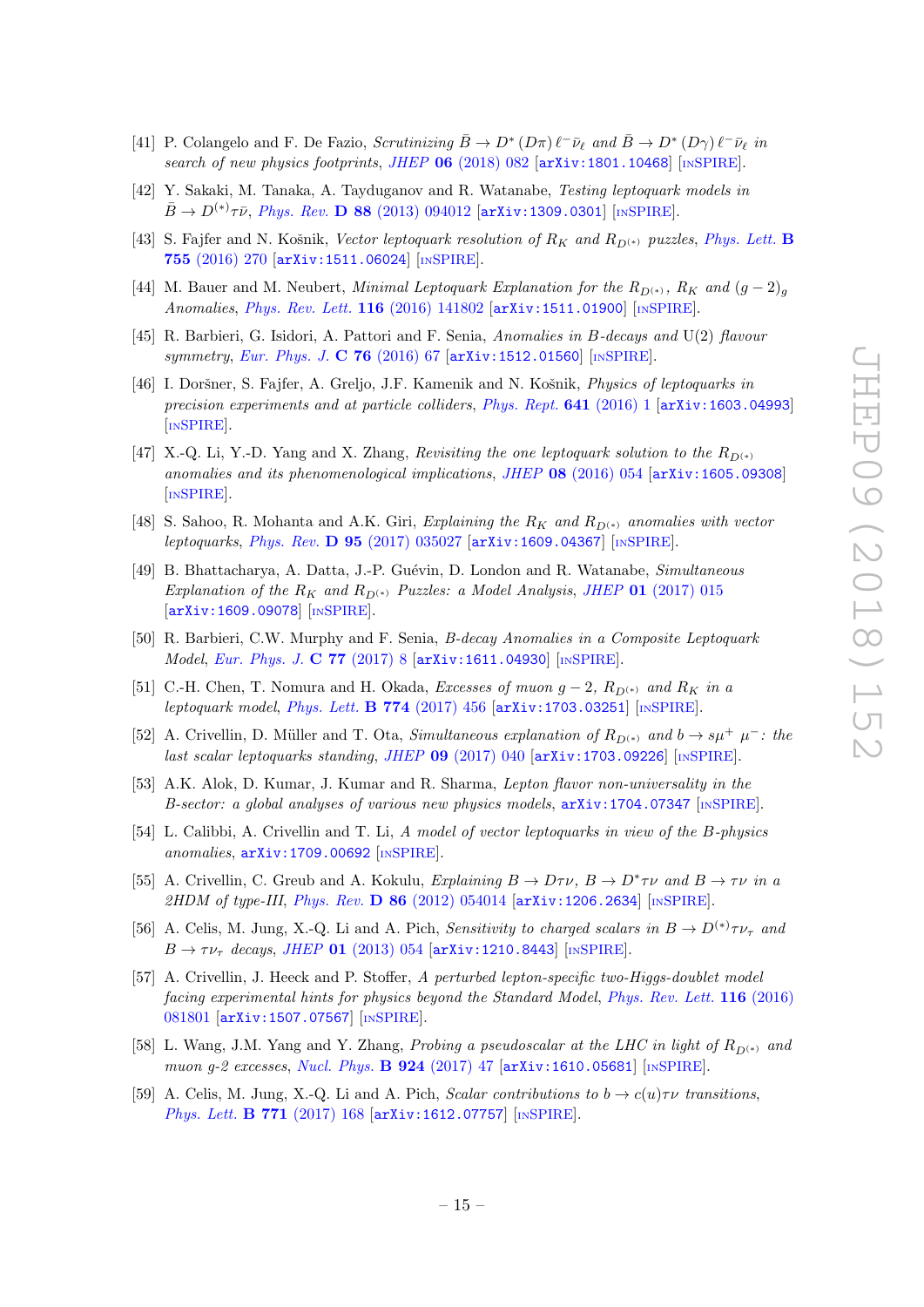- [60] P. Ko, Y. Omura, Y. Shigekami and C. Yu, LHCb anomaly and B physics in flavored Z' models with flavored Higgs doublets, Phys. Rev. D 95 [\(2017\) 115040](https://doi.org/10.1103/PhysRevD.95.115040) [arXiv: 1702.08666] [IN[SPIRE](https://inspirehep.net/search?p=find+EPRINT+arXiv:1702.08666)].
- [61] S. Iguro and K. Tobe,  $R(D^{(*)})$  in a general two Higgs doublet model, [Nucl. Phys.](https://doi.org/10.1016/j.nuclphysb.2017.10.014) **B** 925 [\(2017\) 560](https://doi.org/10.1016/j.nuclphysb.2017.10.014) [[arXiv:1708.06176](https://arxiv.org/abs/1708.06176)] [IN[SPIRE](https://inspirehep.net/search?p=find+EPRINT+arXiv:1708.06176)].
- [62] A. Biswas, D.K. Ghosh, A. Shaw and S.K. Patra,  $b \to c l \nu$  anomalies in light of extended scalar sectors,  $arXiv:1801.03375$  [IN[SPIRE](https://inspirehep.net/search?p=find+EPRINT+arXiv:1801.03375)].
- <span id="page-16-0"></span>[63] R. Martinez, C.F. Sierra and G. Valencia,  $Beyond \mathcal{R}(D^{(*)})$  with the general 2HDM-III for  $b\to c\tau\nu,$  [arXiv:1805.04098](https://arxiv.org/abs/1805.04098) [IN[SPIRE](https://inspirehep.net/search?p=find+EPRINT+arXiv:1805.04098)].
- <span id="page-16-1"></span>[64] A. Greljo, G. Isidori and D. Marzocca, On the breaking of Lepton Flavor Universality in B decays, JHEP **07** [\(2015\) 142](https://doi.org/10.1007/JHEP07(2015)142) [[arXiv:1506.01705](https://arxiv.org/abs/1506.01705)] [IN[SPIRE](https://inspirehep.net/search?p=find+EPRINT+arXiv:1506.01705)].
- [65] S.M. Boucenna, A. Celis, J. Fuentes-Martin, A. Vicente and J. Virto, Non-abelian gauge extensions for B-decay anomalies, *[Phys. Lett.](https://doi.org/10.1016/j.physletb.2016.06.067)* **B 760** (2016) 214 [[arXiv:1604.03088](https://arxiv.org/abs/1604.03088)] [IN[SPIRE](https://inspirehep.net/search?p=find+EPRINT+arXiv:1604.03088)].
- [66] S. Matsuzaki, K. Nishiwaki and R. Watanabe, Phenomenology of flavorful composite vector bosons in light of B anomalies, JHEP  $08$  [\(2017\) 145](https://doi.org/10.1007/JHEP08(2017)145)  $\text{arXiv:1706.01463}$  $\text{arXiv:1706.01463}$  $\text{arXiv:1706.01463}$  [IN[SPIRE](https://inspirehep.net/search?p=find+EPRINT+arXiv:1706.01463)].
- <span id="page-16-2"></span>[67] P. Asadi, M.R. Buckley and D. Shih, It's all right(-handed neutrinos): a new  $W^{'}$  model for the  $R_{D^{(*)}}$  anomaly, JHEP 09 [\(2018\) 010](https://doi.org/10.1007/JHEP09(2018)010)  $\left[$ [arXiv:1804.04135](https://arxiv.org/abs/1804.04135)]  $\left[$ IN[SPIRE](https://inspirehep.net/search?p=find+EPRINT+arXiv:1804.04135)].
- <span id="page-16-3"></span>[68] D. Das, C. Hati, G. Kumar and N. Mahajan, Towards a unified explanation of  $R_{D^{(*)}}$ ,  $R_K$ and  $(g-2)_{\mu}$  anomalies in a left-right model with leptoquarks, Phys. Rev. **D 94** [\(2016\) 055034](https://doi.org/10.1103/PhysRevD.94.055034) [[arXiv:1605.06313](https://arxiv.org/abs/1605.06313)] [IN[SPIRE](https://inspirehep.net/search?p=find+EPRINT+arXiv:1605.06313)].
- [69] N.G. Deshpande and X.-G. He, Consequences of R-parity violating interactions for anomalies in  $\bar{B} \to D^{(*)}\tau\bar{\nu}$  and  $b \to s\mu^{+}\mu^{-}$ , [Eur. Phys. J.](https://doi.org/10.1140/epjc/s10052-017-4707-y) C 77 (2017) 134 [[arXiv:1608.04817](https://arxiv.org/abs/1608.04817)] [IN[SPIRE](https://inspirehep.net/search?p=find+EPRINT+arXiv:1608.04817)].
- [70] G. Cvetič, F. Halzen, C.S. Kim and S. Oh, Anomalies in (semi)-leptonic B decays  $B^{\pm} \to \tau^{\pm} \nu$ ,  $B^{\pm} \to D^{\tau^{\pm}} \nu$  and  $B^{\pm} \to D^* \tau^{\pm} \nu$  and possible resolution with sterile neutrino, Chin. Phys. C 41 [\(2017\) 113102](https://doi.org/10.1088/1674-1137/41/11/113102) [[arXiv:1702.04335](https://arxiv.org/abs/1702.04335)] [IN[SPIRE](https://inspirehep.net/search?p=find+EPRINT+arXiv:1702.04335)].
- [71] D. Aloni, A. Efrati, Y. Grossman and Y. Nir,  $\Upsilon$  and  $\psi$  leptonic decays as probes of solutions to the  $R_D^{(*)}$  puzzle, JHEP 06 [\(2017\) 019](https://doi.org/10.1007/JHEP06(2017)019)  $\left[$ [arXiv:1702.07356](https://arxiv.org/abs/1702.07356)]  $\left[$ IN[SPIRE](https://inspirehep.net/search?p=find+EPRINT+arXiv:1702.07356)].
- [72] E. Megias, M. Quirós and L. Salas, Lepton-flavor universality violation in  $R_K$  and  $R_{D^{(*)}}$ from warped space, JHEP 07 [\(2017\) 102](https://doi.org/10.1007/JHEP07(2017)102) [[arXiv:1703.06019](https://arxiv.org/abs/1703.06019)] [IN[SPIRE](https://inspirehep.net/search?p=find+EPRINT+arXiv:1703.06019)].
- [73] W. Altmannshofer, P. Bhupal Dev and A. Soni,  $R_{D^{(*)}}$  anomaly: A possible hint for natural supersymmetry with R-parity violation, Phys. Rev. D 96 [\(2017\) 095010](https://doi.org/10.1103/PhysRevD.96.095010) [[arXiv:1704.06659](https://arxiv.org/abs/1704.06659)] [IN[SPIRE](https://inspirehep.net/search?p=find+EPRINT+arXiv:1704.06659)].
- [74] F. Feruglio, P. Paradisi and A. Pattori, On the Importance of Electroweak Corrections for B Anomalies, JHEP 09 [\(2017\) 061](https://doi.org/10.1007/JHEP09(2017)061) [[arXiv:1705.00929](https://arxiv.org/abs/1705.00929)] [IN[SPIRE](https://inspirehep.net/search?p=find+EPRINT+arXiv:1705.00929)].
- [75] D. Choudhury, A. Kundu, R. Mandal and R. Sinha, *Minimal unified resolution to*  $R_{K^{(*)}}$  and  $R(D^{(*)})$  anomalies with lepton mixing, [Phys. Rev. Lett.](https://doi.org/10.1103/PhysRevLett.119.151801) 119 (2017) 151801 [[arXiv:1706.08437](https://arxiv.org/abs/1706.08437)] [IN[SPIRE](https://inspirehep.net/search?p=find+EPRINT+arXiv:1706.08437)].
- <span id="page-16-4"></span>[76] J.M. Cline and J. Martin Camalich, B decay anomalies from nonabelian local horizontal symmetry, Phys. Rev. D 96 [\(2017\) 055036](https://doi.org/10.1103/PhysRevD.96.055036) [[arXiv:1706.08510](https://arxiv.org/abs/1706.08510)] [IN[SPIRE](https://inspirehep.net/search?p=find+EPRINT+arXiv:1706.08510)].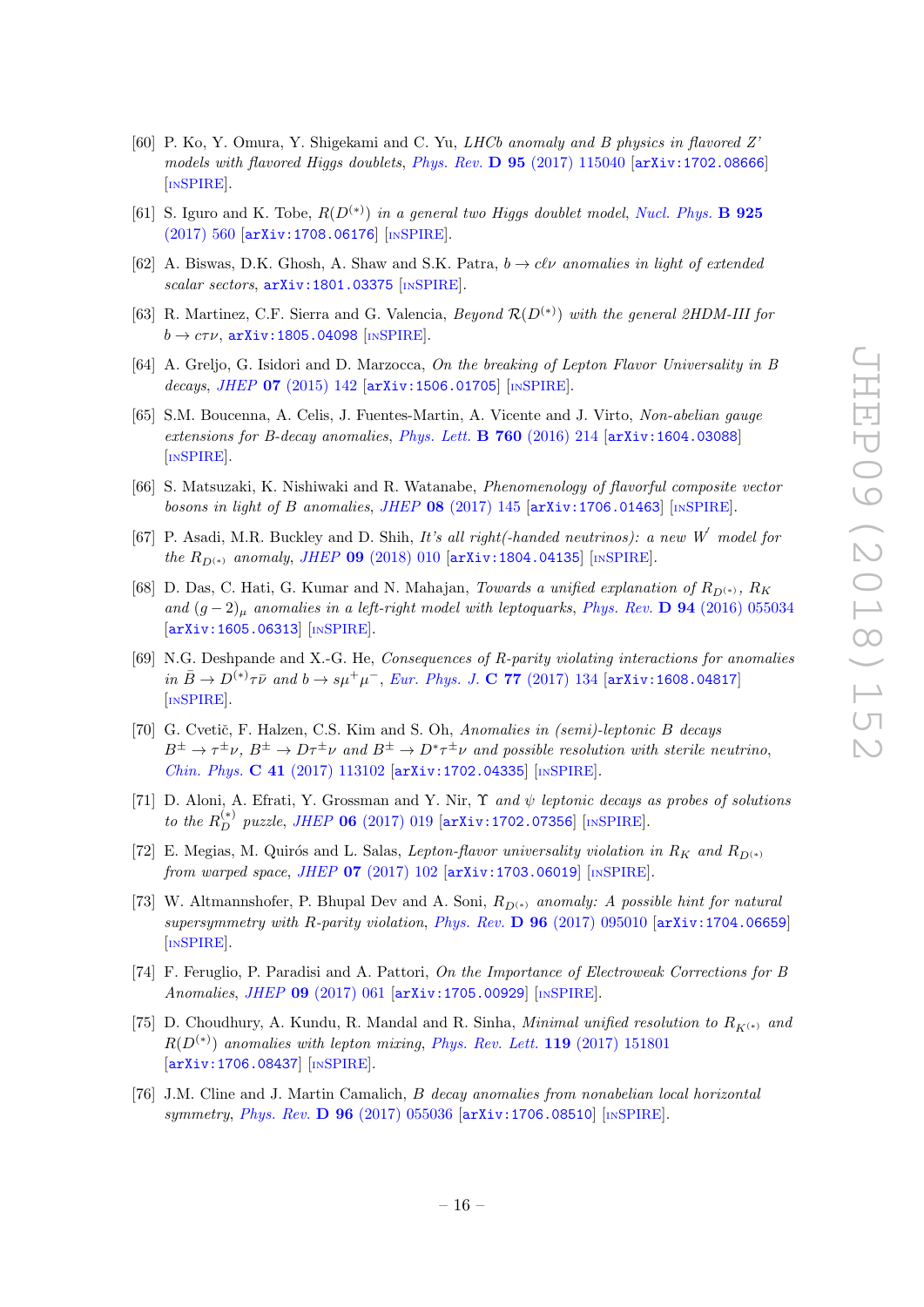- <span id="page-17-0"></span>[77] R. Watanabe, New Physics effect on  $B_c \to J/\psi \tau \bar{\nu}$  in relation to the  $R_{D^{(*)}}$  anomaly, [Phys.](https://doi.org/10.1016/j.physletb.2017.11.016) Lett. **B** 776  $(2018)$  5  $[\text{arXiv}:1709.08644]$   $[\text{INSPIRE}]$  $[\text{INSPIRE}]$  $[\text{INSPIRE}]$ .
- [78] B. Chauhan and B. Kindra, Invoking Chiral Vector Leptoquark to explain LFU violation in B Decays , [arXiv:1709.09989](https://arxiv.org/abs/1709.09989) [IN[SPIRE](https://inspirehep.net/search?p=find+EPRINT+arXiv:1709.09989)].
- [79] R. Dutta, Exploring  $R_D$ ,  $R_{D^*}$  and  $R_{J/\Psi}$  anomalies,  $arXiv:1710.00351$  [IN[SPIRE](https://inspirehep.net/search?p=find+EPRINT+arXiv:1710.00351)].
- [80] C.-T. Tran, M.A. Ivanov, J.G. Körner and P. Santorelli, Implications of new physics in the decays  $B_c \to (J/\psi, \eta_c) \tau \nu$ , *Phys. Rev.* **D 97** [\(2018\) 054014](https://doi.org/10.1103/PhysRevD.97.054014) [[arXiv:1801.06927](https://arxiv.org/abs/1801.06927)] [IN[SPIRE](https://inspirehep.net/search?p=find+EPRINT+arXiv:1801.06927)].
- [81] J. Zhu, B. Wei, J.-H. Sheng, R.-M. Wang, Y. Gao and G.-R. Lu, Probing the R-parity violating supersymmetric effects in  $B_c \to J/\psi \ell^- \bar{\nu}_{\ell}$ ,  $\eta_c \ell^- \bar{\nu}_{\ell}$  and  $\Lambda_b \to \Lambda_c \ell^- \bar{\nu}_{\ell}$  decays, [Nucl.](https://doi.org/10.1016/j.nuclphysb.2018.07.011) Phys. **B 934** [\(2018\) 380](https://doi.org/10.1016/j.nuclphysb.2018.07.011) [[arXiv:1801.00917](https://arxiv.org/abs/1801.00917)] [IN[SPIRE](https://inspirehep.net/search?p=find+EPRINT+arXiv:1801.00917)].
- <span id="page-17-1"></span>[82] Z. Rui, J. Zhang and L.-L. Zhang, Semileptonic decays of  $B_c$  meson to P-wave charmonium states , Phys. Rev. D 98 [\(2018\) 033007](https://doi.org/10.1103/PhysRevD.98.033007) [[arXiv:1806.00796](https://arxiv.org/abs/1806.00796)] [IN[SPIRE](https://inspirehep.net/search?p=find+EPRINT+arXiv:1806.00796)].
- <span id="page-17-2"></span>[83] A. Greljo, D.J. Robinson, B. Shakya and J. Zupan,  $R(D^{(*)})$  from W' and right-handed neutrinos,  $arXiv:1804.04642$  [IN[SPIRE](https://inspirehep.net/search?p=find+EPRINT+arXiv:1804.04642)].
- <span id="page-17-3"></span>[84] D. Robinson, B. Shakya and J. Zupan, Right-handed Neutrinos and  $R(D^{(*)})$ , [arXiv:1807.04753](https://arxiv.org/abs/1807.04753) [IN[SPIRE](https://inspirehep.net/search?p=find+EPRINT+arXiv:1807.04753)].
- <span id="page-17-4"></span>[85] S. Davidson, D.C. Bailey and B.A. Campbell, Model independent constraints on leptoquarks from rare processes, Z. Phys. C 61 [\(1994\) 613](https://doi.org/10.1007/BF01552629) [[hep-ph/9309310](https://arxiv.org/abs/hep-ph/9309310)] [IN[SPIRE](https://inspirehep.net/search?p=find+EPRINT+hep-ph/9309310)].
- <span id="page-17-5"></span>[86] S. Davidson and S. Descotes-Genon, *Minimal Flavour Violation for Leptoquarks*, *[JHEP](https://doi.org/10.1007/JHEP11(2010)073)* 11 [\(2010\) 073](https://doi.org/10.1007/JHEP11(2010)073) [[arXiv:1009.1998](https://arxiv.org/abs/1009.1998)] [IN[SPIRE](https://inspirehep.net/search?p=find+EPRINT+arXiv:1009.1998)].
- <span id="page-17-6"></span>[87] I. Caprini, L. Lellouch and M. Neubert, *Dispersive bounds on the shape of*  $\bar{B} \to D^{(*)}$  lepton anti-neutrino form-factors, [Nucl. Phys.](https://doi.org/10.1016/S0550-3213(98)00350-2) **B 530** (1998) 153 [[hep-ph/9712417](https://arxiv.org/abs/hep-ph/9712417)] [IN[SPIRE](https://inspirehep.net/search?p=find+EPRINT+hep-ph/9712417)].
- <span id="page-17-7"></span>[88] FERMILAB LATTICE and MILC collaborations, J.A. Bailey et al., Update of  $|V_{cb}|$  from the  $\bar{B} \to D^* \ell \bar{\nu}$  form factor at zero recoil with three-flavor lattice QCD, [Phys. Rev.](https://doi.org/10.1103/PhysRevD.89.114504) D 89 (2014) [114504](https://doi.org/10.1103/PhysRevD.89.114504) [[arXiv:1403.0635](https://arxiv.org/abs/1403.0635)] [IN[SPIRE](https://inspirehep.net/search?p=find+EPRINT+arXiv:1403.0635)].
- <span id="page-17-8"></span>[89] HFLAV collaboration, Y. Amhis et al., Averages of b-hadron, c-hadron and τ-lepton properties as of summer 2016, [Eur. Phys. J.](https://doi.org/10.1140/epjc/s10052-017-5058-4) C 77 (2017) 895 [[arXiv:1612.07233](https://arxiv.org/abs/1612.07233)] [IN[SPIRE](https://inspirehep.net/search?p=find+EPRINT+arXiv:1612.07233)].
- <span id="page-17-9"></span>[90] F. James and M. Roos, Minuit: A System for Function Minimization and Analysis of the Parameter Errors and Correlations, [Comput. Phys. Commun.](https://doi.org/10.1016/0010-4655(75)90039-9) 10 (1975) 343 [IN[SPIRE](https://inspirehep.net/search?p=find+J+%22Comput.Phys.Commun.,10,343%22)].
- <span id="page-17-10"></span>[91] F. James, MINUIT Function Minimization and Error Analysis: Reference Manual Version 94.1, CERN-D-506 [IN[SPIRE](http://inspirehep.net/record/1258343)]
- <span id="page-17-11"></span>[92] W.-F. Wang, Y.-Y. Fan and Z.-J. Xiao, *Semileptonic decays*  $B_c \to (\eta_c, J/\Psi)l\nu$  in the perturbative QCD approach, Chin. Phys. **C 37** [\(2013\) 093102](https://doi.org/10.1088/1674-1137/37/9/093102) [[arXiv:1212.5903](https://arxiv.org/abs/1212.5903)] [IN[SPIRE](https://inspirehep.net/search?p=find+EPRINT+arXiv:1212.5903)].
- <span id="page-17-12"></span>[93] HPQCD collaboration, B. Colquhoun et al., B-meson decay constants: a more complete picture from full lattice QCD, Phys. Rev. D  $91$  [\(2015\) 114509](https://doi.org/10.1103/PhysRevD.91.114509) [[arXiv:1503.05762](https://arxiv.org/abs/1503.05762)] [IN[SPIRE](https://inspirehep.net/search?p=find+EPRINT+arXiv:1503.05762)].
- <span id="page-17-13"></span>[94] PARTICLE DATA GROUP collaboration, C. Patrignani et al., Review of Particle Physics, Chin. Phys. C 40 [\(2016\) 100001](https://doi.org/10.1088/1674-1137/40/10/100001) [IN[SPIRE](https://inspirehep.net/search?p=find+J+%22Chin.Phys.,C40,100001%22)].
- <span id="page-17-14"></span>[95] A.G. Akeroyd and C.-H. Chen, Constraint on the branching ratio of  $B_c \to \tau \bar{\nu}$  from LEP1 and consequences for  $R(D^{(*)})$  anomaly, Phys. Rev. D 96 [\(2017\) 075011](https://doi.org/10.1103/PhysRevD.96.075011) [[arXiv:1708.04072](https://arxiv.org/abs/1708.04072)] [IN[SPIRE](https://inspirehep.net/search?p=find+EPRINT+arXiv:1708.04072)].